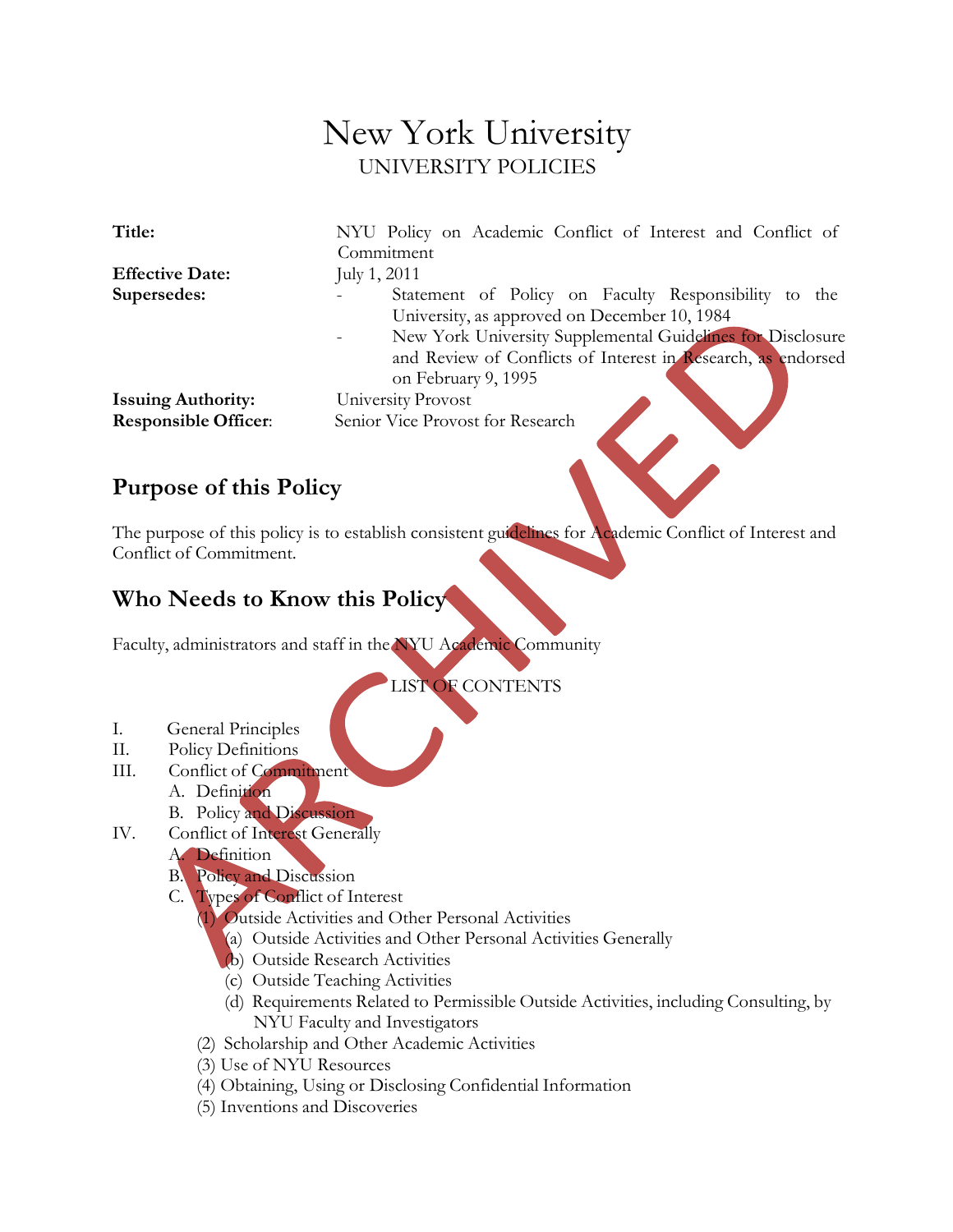- (6) Competing with NYU
- (7) Business Arrangements
- (8) Gifts
- (9) Compliance with University Policies
- D. Circumstances Under Which Conflicts of Interest May Be Permitted
- E. Training
- V. Additional Guidance on Conflicts of Interest in Research and Other Sponsored Projects
	- A. Principle
	- B. Policy and Discussion
	- C. Training
- VI. Procedures: Disclosures, Review and Responsibilities
	- A. Disclosures
		- (1) Faculty: Annual Disclosures
		- (2) Faculty and Other Investigators: Research and Other Sponsored Projects: Reporting Requirements
		- (3) Faculty and Other Investigators: Human Subjects Research Disclosures
		- (4) Faculty and Other Investigators: Ad Hoc Disclosures
	- B. Review Procedures
		- (1) Review of Annual and Ad Hoc Disclosures
		- (2) Review of Research and Other Sponsored Projects: Disclosures
	- C. Responsibilities
		- (1) Faculty Advisory Committees on Conflict of Interest and Conflict of Commitment
		- (2) Responsibility of the Senior Vice Provost for Research
		- (3) Responsibility of the Executive Vice President for Health
		- (4) Responsibility of the School Deans (other than the Dean of the School of Medicine)
		- (5) Responsibility of the Dean of the School of Medicine
	- D. Appeals
	- E. Enforcement
	- F. Record Retention

Exhibit A: Examples of Conflict of Interest

## **I. GENERAL PRINCIPLES**

New York University (NYU) believes that a great university should be engaged in the world and should actively foster the transfer of knowledge gained in scholarship and research for the benefit of the public. NYU encourages its faculty to serve these goals through their primary commitment to engaging in teaching, research, including sponsored research, and collegial support activities that are consonant with our values as an institution of higher education. Insofar as is consistent with that commitment, it also is appropriate and often desirable for faculty members to participate in public and private activities beyond their NYU association by engaging in other professional and academic activities including public service or *pro bono* work and consulting activities that may benefit the participants, NYU, and the larger public. Normally it is expected that there will be no conflict between faculty commitment to NYU and other activities in which faculty members may engage, that faculty and Investigators (as defined below) will conduct their affairs so as to avoid or minimize conflicts of interest, and that should there be any potential, actual or appearance of conflicts between the individual's private interests and his or her professional obligations to NYU, the faculty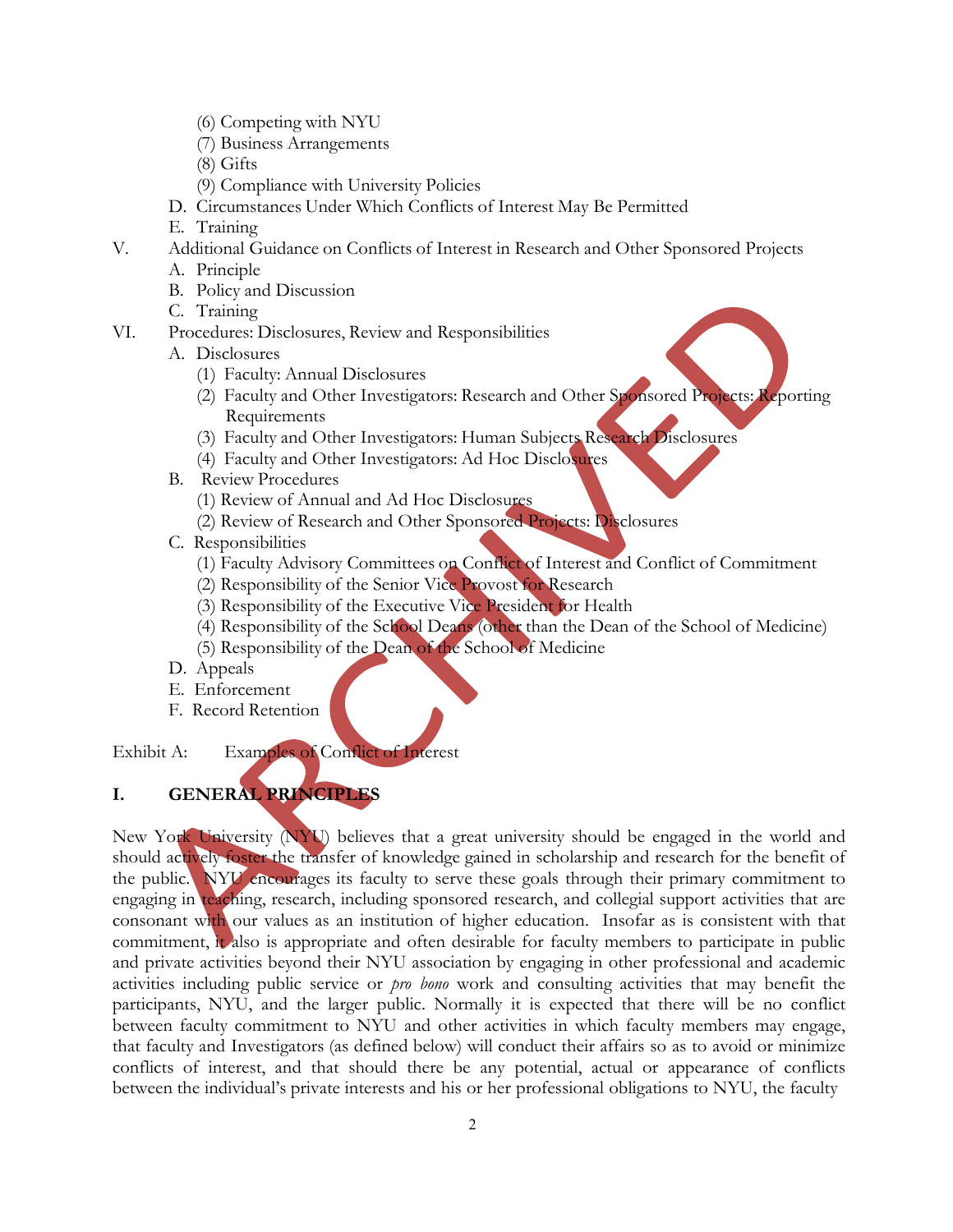member or Investigator will promptly disclose and resolve any issues before engaging in the activities.

NYU recognizes, however, that in undertaking activities as a part of a primary commitment to NYU or in outside endeavors, a divergence can occur between the personal interests of a faculty member or Investigator and his or her professional obligations to NYU, in which case a conflict of commitment or conflict of interest can arise. The purpose of this policy is to assist the faculty in determining whether and to what extent such other activities may conflict with the faculty's primary commitment to teaching, research and collegial responsibilities; to educate faculty and Investigators about situations that generate the potential for conflicts of interest or conflicts of commitment; to clarify expectations about disclosing interests or activities that might result in conflicts; to identify means to manage, reduce or eliminate such conflicts; and to promote the best interests of students and others whose work depends on the direction of faculty members and Investigators. Every NYU faculty member and Investigator has an obligation to become familiar with and abide by the provisions of this policy. If a faculty member or Investigator has a question about whether an activity is permitted under this policy, the faculty member or Investigator should disclose the potential conflict to and seek guidance from his or her department chair or school dean, or the Office of the Provost (the Executive Vice President for Health in the case of the schools of Medicine, Dentistry and Nursing), or the Office of the General Counsel.

For purposes of this policy: (a) references to the "Provost" means the "Provost or his or her designee; (b) references to the "Executive Vice President for Health" means "the "Executive Vice President for Health or his or her designee"; (c) references to "school dean" means the school dean or his or her designee; and (d) references to "schools" includes institutes that function as schools (such as IFA and ISAW) and references to "school deans" includes the directors of those institutes.

Individual schools may wish to supplement this policy with policies applicable to their faculty and/or Investigators. To ensure consistency with NYU policies, such school policies must be approved by the Provost (the Executive Vice President for Health in the case of the schools of Medicine, Dentistry and Nursing).

## **II. Policy Definitions**

An **Affected Entity** is an entity other than NYU that would reasonably appear to be affected by, or might in turn affect, the institutional responsibilities, including teaching, research, clinical, or service, of the faculty member or Investigator. It also includes entities that control, are controlled by or are under common control with the Affected Entity. In the context of Research and Other Sponsored Projects, an Affected Entity is an entity, such as the research sponsor, that would reasonably appear to be affected by, or might in turn affect, the Research and Other Sponsored Projects.

A **Conflict of Commitment**, as discussed in greater detail in Section III, occurs when a faculty member's Outside Activities compromise or may compromise his or her ability to meet the faculty member's obligations to NYU.

A **Conflict of Interest**, as discussed in greater detail in Sections IV and V, means any circumstance in which the personal, professional, financial or other interests of an individual (including the Immediate Family Members of the individual) may potentially or actually diverge from, or may be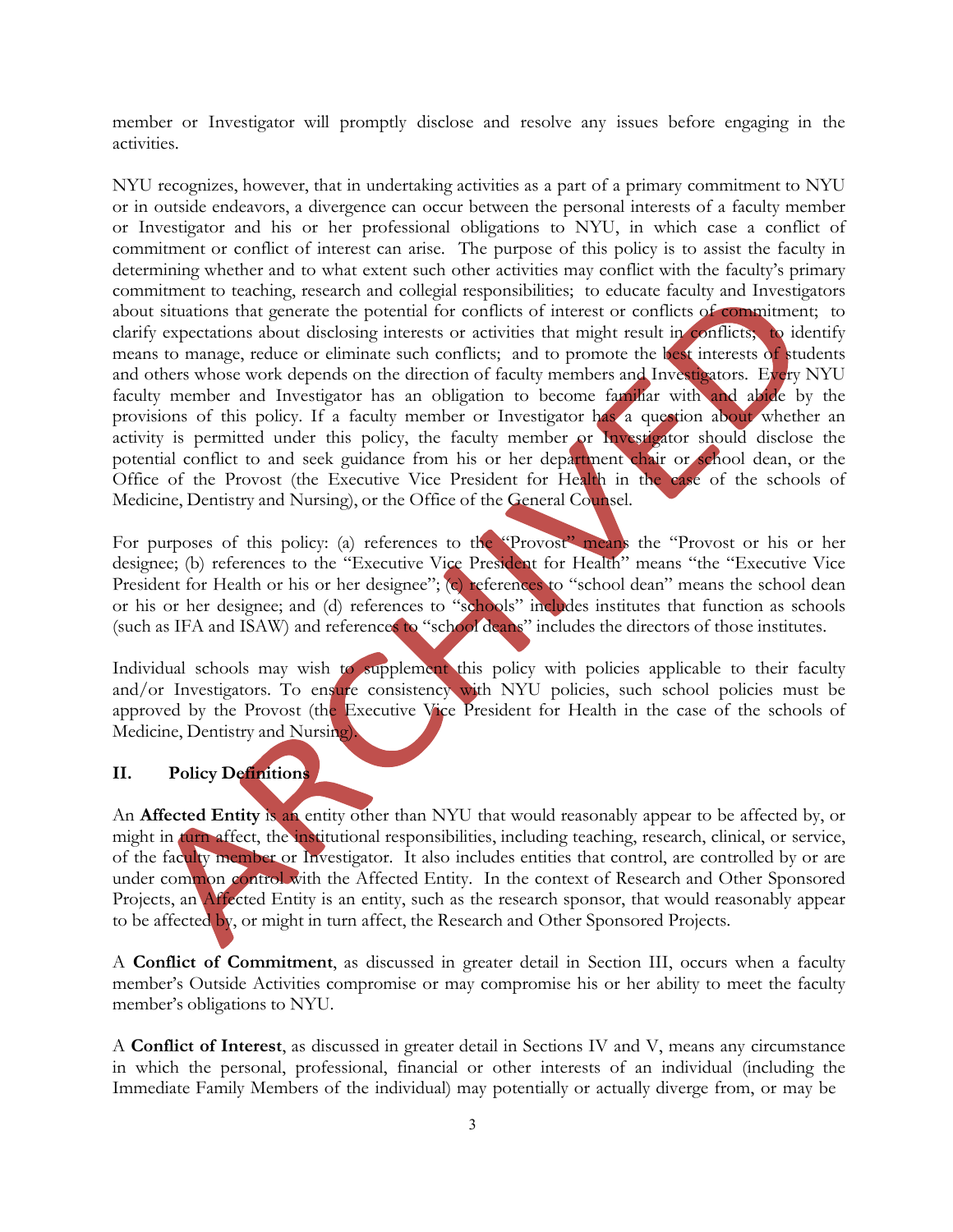reasonably perceived as potentially or actually diverging from, his or her professional obligations to NYU and the interests of NYU. A Conflict of Interest may exist whenever an independent observer might reasonably question whether the individual's professional actions or decisions, including the ethical and objective conduct of scholarship, research or clinical care, are determined by considerations of personal gain, financial or otherwise.

**Consulting** refers to any remunerated Outside Activity involving an individual's professional competence.

**Employment/Management Role** means serving as an employee, officer, director, trustee, manager or equivalent in a business or entity other than NYU or an NYU affiliate.

**Immediate Family Members** include an individual's spouse or domestic partner or person in a civil union or similar relationship, dependent children, and any other family members residing in the same household.

**Investigator** is defined for Research and Other Sponsored Projects as the principal investigator or program director, co-investigator, sub-investigator, and any other person who applies for or receives funds for Research and Other Sponsored Projects at NYU, or who is responsible for the design, conduct or reporting of Research and Other Sponsored Projects, or who is directly involved in treatment or evaluation of research subjects, or who is responsible for making decisions related to eligibility of research subjects or for obtaining the informed consent of research subjects. Investigator also includes persons who do any of the foregoing for subgrantees, contractors, collaborators, or consultants of NYU Research and Other Sponsored Projects. Section V.B. below outlines the circumstances under which such external Investigators will be required to comply with the pertinent portions of this Policy. Most, but not all, Investigators also are NYU faculty members.

**Outside Activities** include any external Consulting or other business activities and external professional and academic endeavors, such as public service or *pro bono* work, performed outside of the faculty member's appointment to NYU.

**Ownership Interest** means holding a financial or ownership interest in a business or entity, including stock, stock option, partnership or LLP interest, or other ownership interest.

**Remuneration** includes salary and any payment for services not otherwise identified as salary (e.g., consulting fees, honoraria, paid authorship, travel reimbursement).

**Research and Other Sponsored Projects** means any internally or externally funded research, training or professional service project conducted at or under the auspices of NYU.

**Royalty Income** means any royalty income, licensing income or other proceeds (e.g., payments linked to product sales or other usage and milestone payments), or the written contractual right to receive future royalties, licensing income or other proceeds, directly or indirectly, under a pending or issued patent, license, copyright or other property right, and includes, for purpose of this policy, all income received by the person from NYU in accordance with NYU's intellectual property policies, including its *Statement of Policy on Patents*.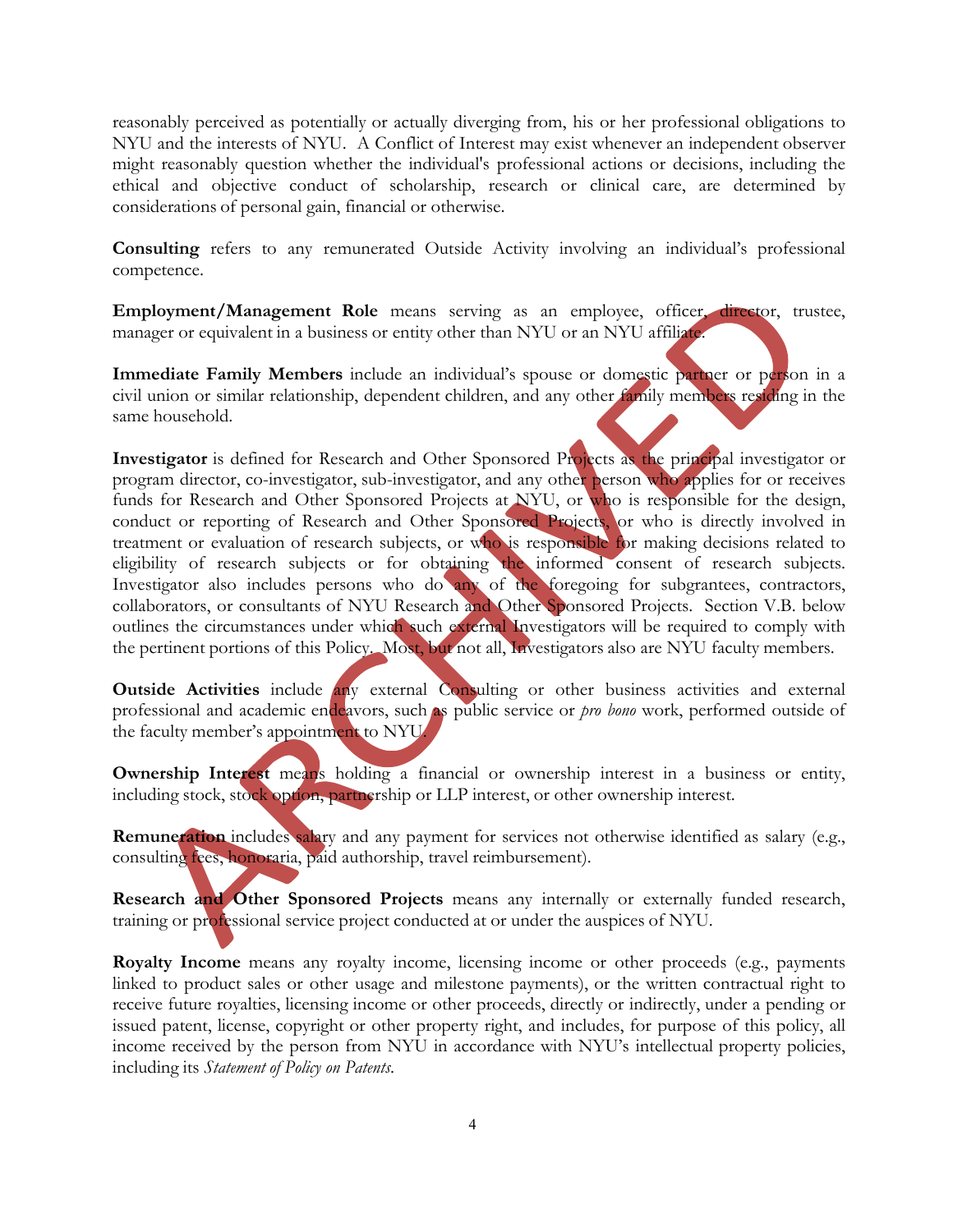**Significant Financial Interest** means any financial interest consisting of one of more of the following interests of, an Investigator (which also includes those of the Investigator's Immediate Family Members) that reasonably appears to be related to the Investigator's institutional responsibilities with NYU:

- (a) With regard to any publicly traded entity, a Significant Financial Interest exists if (i) the value of any Remuneration from Outside Activities received from the entity in the twelve months preceding the disclosure (or expected to be received from the entity in the twelve months following the disclosure) and the value of any Ownership Interest in the entity as of the date of disclosure, when aggregated, exceeds \$5,000, or (ii) the Ownership Interest as of the date of disclosure exceeds five percent (5%) in any class of the entity's securities; or
- (b) With regard to any non-publicly traded entity, a Significant Financial Interest exists if (i) the value of Remuneration from Outside Activities received from the entity in the twelve months preceding the disclosure (or expected to be received from the entity in the twelve months following the disclosure), when aggregated, exceeds \$5,000, or (ii) there is any Ownership Interest in the entity; or
- (c) Intellectual property rights (e.g., patent or copyrights), royalties from such rights, and agreements to share in royalties related to such rights.

Significant Financial Interests do not include the following types of financial interests: salary, royalties, or other remuneration paid by NYU while the recipient is currently employed or otherwise appointed by NYU; income from seminars, lectures, or teaching engagements sponsored by a federal, state, or local government agency, or an institution of higher education as defined at 20 U.S.C. 1001(a); or income from service on advisory committees or review panels for a federal, state, or local government agency, or an institution of higher education as defined at 20 U.S.C. 1001(a).

## **III. CONFLICT OF COMMITMENT**

## A. Definition

A Conflict of Commitment occurs when a faculty member's Outside Activities compromise or may compromise his or her ability to meet the faculty member's obligations to NYU.

Full-time NYU faculty members owe their primary professional allegiance to NYU, and their primary commitment of time and intellectual energies should be to NYU's teaching, research, and clinical programs.

The specific responsibilities and professional activities that constitute an appropriate primary commitment to NYU will differ across schools and departments, but they should be based on a general understanding between the faculty member and his or her department chair and/or school dean. Even with such understandings in place, however, attempts of faculty to balance NYU responsibilities with Outside Activities can result in conflicts regarding allocation of time and energies.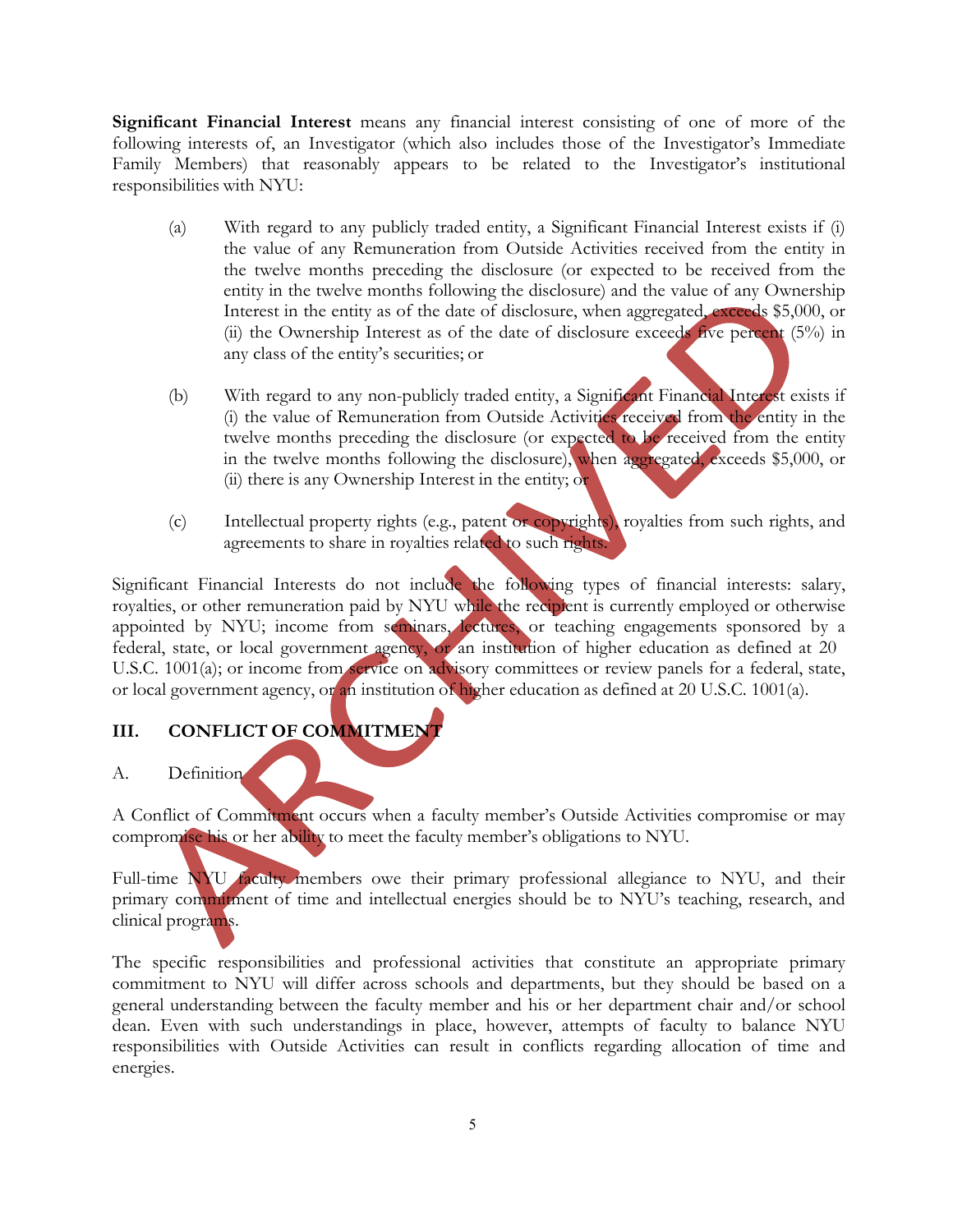Normally, it is expected that there will be no Conflict of Commitment between faculty commitment to NYU and other activities in which faculty members may engage. Furthermore, to the extent any questions of possible Conflict of Commitment arise, it is anticipated that the faculty member will quickly resolve the issues.

Outside Activities that do not constitute a Conflict of Commitment are permissible only if they also do not result in an impermissible Conflict of Interest (as discussed in Sections IV and V) and are in accordance with all NYU policies, including this policy and policies of the applicable school.

B. Policy and Discussion

(1) *Faculty must maintain a significant physical presence on their assigned campus throughout each semester or summer period while they are compensated by NYU.*

A full-time appointment conveys an obligation for a faculty member to have a significant physical presence on his or her assigned campus (e.g., New York, Abu Dhabi, or other global campus), to be accessible to students and staff, and to be available to interact with NYU colleagues on that campus throughout every semester or summer period while the faculty member is receiving compensation from NYU (i.e., holds a compensated appointment and is not on leave), unless the department chair and/or school dean has granted specific prior approval for extended or frequent absences from campus. Fulfillment of these obligations requires a primary commitment of expertise, time, and energy.

Because requirements for field research and other reasons for absence from campus differ across NYU, schools and departments may define for their faculties what qualifies as inappropriate, extended, or frequent absences.

(2) Faculty must not allow Outside Activities to detract from their primary allegiance to NYU and should be guided and governed in their consideration of an offer of ancillary employment or other Outside Activities by their primary *obligation of furthering NYU's essential missions. Appointment as a full-time faculty member is inconsistent with engaging in significant Outside Activities*.

Full-time faculty are permitted to spend no more than an average of one day per seven-day week (or the equivalent of an eight-hour work day) on Outside Activities during any semester or summer months in which they receive compensation from NYU.

In addition, full-time faculty members may not have executive or managerial responsibilities in a private or public entity outside of NYU.

Exceptions to the prohibitions against engaging in Outside Activities more than one day per sevenday week or having executive or managerial responsibilities in a private or public entity outside of NYU limitation are rare (and usually time limited where granted) and may be made only with the prior written approval of the school dean and Provost (the Executive Vice President for Health in the case of the schools of Medicine, Dentistry and Nursing).

Outside Activities may detract from a faculty member's obligations to NYU. For that reason, Outside Activities must be consistent with the principles outlined in this policy and other applicable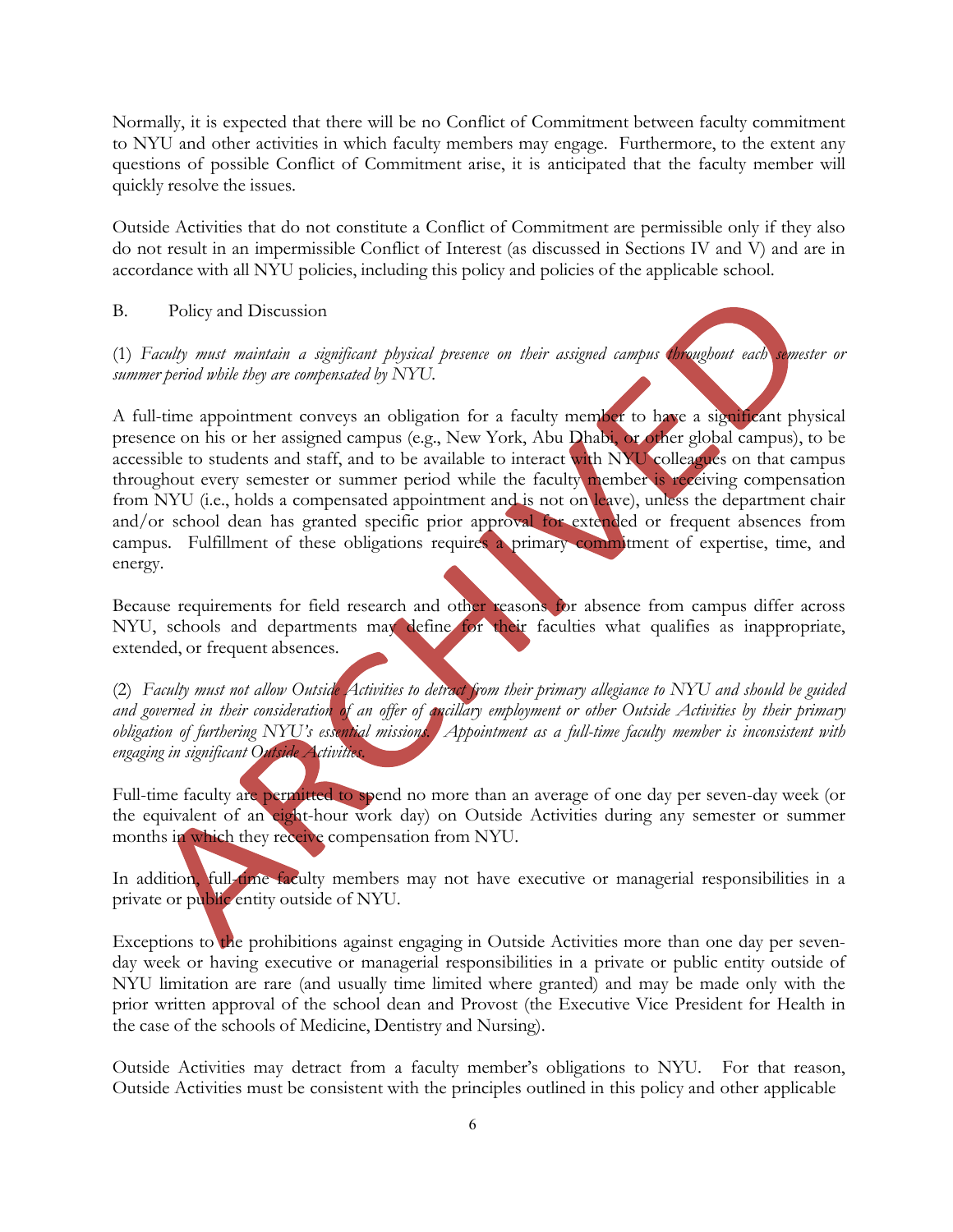NYU policies. In particular, when judging the appropriateness of any such Outside Activity, faculty members must consider the time commitment involved and the potential impact of such Outside Activity, together with all of the faculty member's other Outside Activities, on the fulfillment of NYU's institutional goals.

Part-time faculty members may accept outside employment as long as it does not create a Conflict of Interest or otherwise interfere with any of their obligations to NYU.

## **IV. CONFLICT OF INTEREST**

#### A. Definition

A Conflict of Interest means any circumstance in which the personal, professional, financial or other interests of an individual (including Immediate Family Members of the individual), may potentially or actually diverge from, or may be reasonably perceived as potentially or actually diverging from, his or her professional obligations to NYU and the interests of NYU. A Conflict of Interest may exist whenever an independent observer might reasonably question whether the individual's professional actions or decisions, including the ethical and objective conduct of scholarship, research or clinical care, are determined by considerations of personal gain, financial or otherwise.

B. Policy and Discussion

NYU is committed to operating in a highly ethical manner and in compliance with legal and regulatory requirements. Undisclosed or inappropriate Conflicts of Interest can compromise the integrity of NYU, can reflect negatively on faculty and Investigators, and can result in financial and other sanctions on NYU. It is therefore the policy of NYU that Conflicts of Interest, including both actual and potential conflicts, be disclosed (see Section VI.A below) and permitted only in appropriate cases, after being evaluated in accordance with this policy and managed to the extent determined advisable (see Section VI.B below). Faculty or Investigators who are unclear as to whether a matter must be disclosed should err on the side of disclosure.

NYU has broad power to require disclosures of Conflicts of Interest to determine whether a Conflict of Interest exists, to manage or eliminate Conflicts of Interest, to impose appropriate sanctions on faculty and Investigators who violate this policy, to release information about Conflicts of Interest and to require faculty and Investigators to take Conflict of Interest training. By way of example, the types of management actions that NYU may take in response to a Conflict of Interest include: imposing conditions or restrictions intended to manage, reduce or eliminate such conflict; requiring disclosure of additional information; obtaining background documents; prohibiting a conflicted person from involvement, including exercising personal influence, in connection with a matter; obtaining waivers, consents and/or authorizations; and requiring relinquishment of interests and/or restructuring or terminating relationships.

#### C. Types of Conflict of Interest

A Conflict of Interest can arise in numerous situations. The following discusses some of the more common types, although Conflicts of Interest may arise in varying circumstances not encompassed in the categories below. This policy applies to any circumstance that may constitute a Conflict of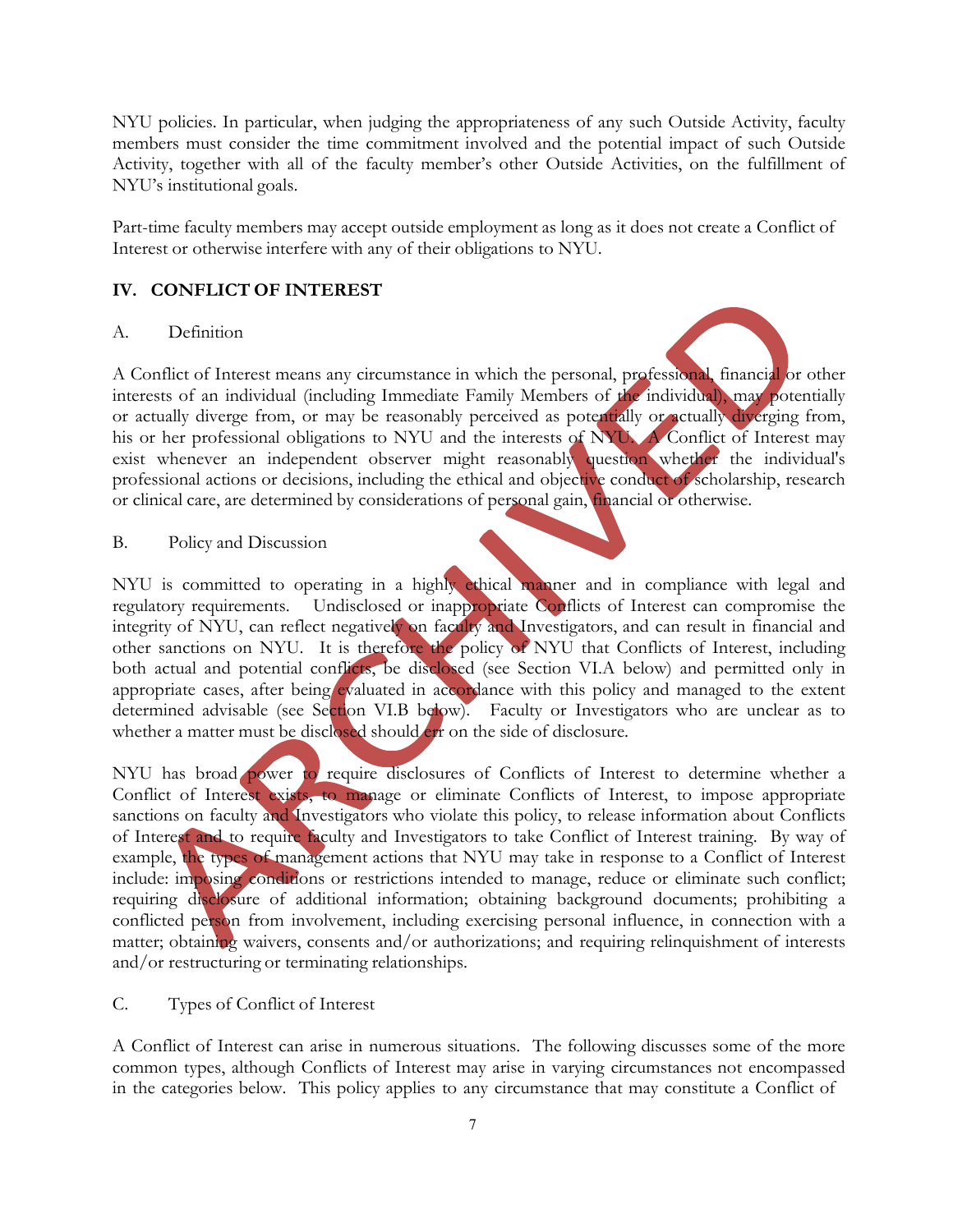Interest, regardless of whether specifically described herein, and regardless of whether it is effectuated directly or indirectly. For example, while an individual's personal interests are defined to include only those of the person and his or her Immediate Family Members, there also may be situations where the interests of other persons, such as a close friend or other family member, create a Conflict of Interest.

Unless otherwise specifically stated, a faculty member or Investigator may not engage in an activity prohibited by this Section IV.C. unless the activity is expressly permitted in the faculty member's or Investigator's employment contract with NYU or such activity is approved in advance in writing by the school dean and Provost (the Executive Vice President for Health in the case of the schools of Medicine, Dentistry and Nursing). Any such approval may be subject to a plan to manage, reduce or eliminate the Conflict of Interest.

In addition, all permissible activities must be in accordance with all NYU policies, including this policy and policies of the relevant school.

(1) Outside Activities and Other Personal Activities. Faculty must not allow Outside Activities or other personal activities to detract from their primary allegiance to NYU, as discussed in Section III relating to Conflict of Commitment. In addition, Outside Activities and other personal activities must be undertaken in compliance with all NYU policies, including this policy and policies of the relevant school. In particular, Outside Activities that involve teaching at another institution require special disclosure and review.

(a) Outside Activities and Other Personal Activities Generally

The following Outside Activities and other personal activities create a Conflict of Interest:

(i) Engaging in competition with a service provided by NYU; and

(ii) Competing, directly or indirectly, with NYU in the purchase or sale of any property, goods or services or in other activities in which NYU is or might reasonably and appropriately become engaged; and

(iii) Appropriating or diverting a business or financial opportunity that the person knows or should know that NYU is pursuing or is considering pursuing or reasonably might be interested in pursuing if it were aware of the opportunity; and

(iv) Soliciting business that the person knows or should know would or might disturb an existing professional or business relationship of NYU with any other faculty member, employee, or outside entity.

(b) Outside Research Activities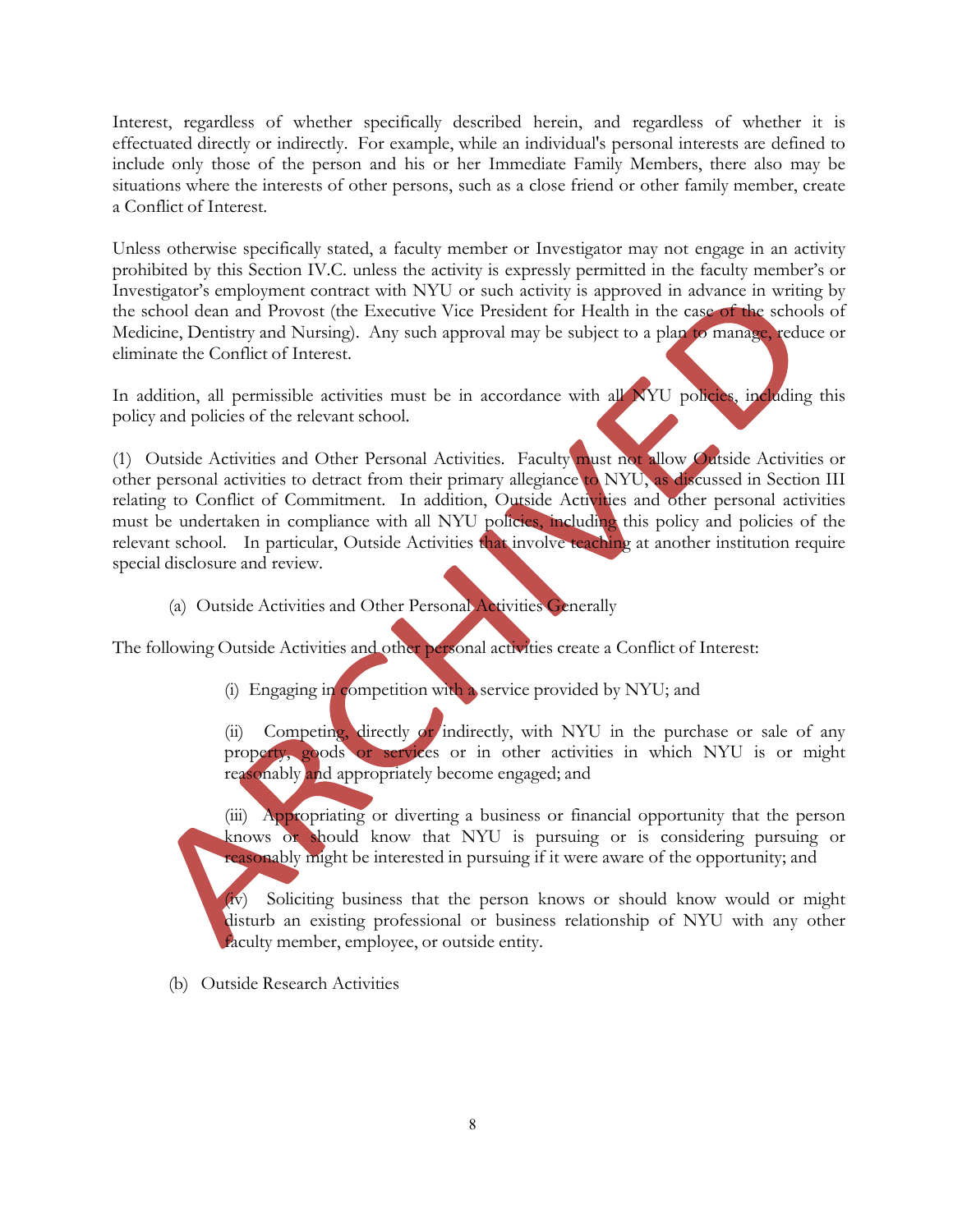Full-time faculty members may not act as a principal investigator under the auspices of another institution. All permissible outside research also must be in accordance with all NYU policies, including this policy and policies of the relevant school. See in particular Section V below regarding Additional Guidance on Conflicts of Interest in Research and Other Sponsored Projects.

(c) Outside Teaching Activities

A teaching engagement outside of NYU competes directly with NYU's core educational mission. Accordingly, a faculty member may not accept a concurrent faculty appointment at another academic institution; provided, however, that a faculty member may accept a concurrent faculty appointment at another academic institution while on unpaid leave from NYU with the prior approval of his or her school dean.

All Outside Activities involving teaching require prior approval from the school dean, other than:

(i) Delivering a limited number of lectures at other academic institutions, at conferences, or at public gatherings (with or without compensation);

(ii) Teaching summer courses, at NYU or elsewhere, by faculty not receiving other summer compensation from NYU for the period in question; and

(iii) Posting of uncompensated, non-interactive educational materials on a website.

The above exceptions are not absolute. For example, faculty should not teach courses designed for NYU at another institution or in connection with non-NYU distance learning ventures, even during a period when they are not compensated by NYU, without prior consultation and opportunity for comment by the department chair and/or school dean.

These rules with respect to outside teaching activities apply primarily to full-time faculty. Part-time faculty members are expected to disclose their teaching activities outside of NYU as part of their appointment and whenever a material change has occurred and to engage in teaching activities outside of NYU only to the extent they do not interfere with any of their teaching obligations to NYU. In addition, the provisions cited above regarding teaching courses designed for NYU outside of NYU apply to part-time faculty as well.

(d) Requirements Related to Permissible Outside Activities, including Consulting, by NYU faculty and Investigators

All faculty and Investigators who engage in Outside Activities, including Consulting, must conduct the activities in accordance with the following unless otherwise approved in accordance with this policy:

> (i) The Outside Activities must be consistent with all NYU policies, including this policy and policies of the relevant school.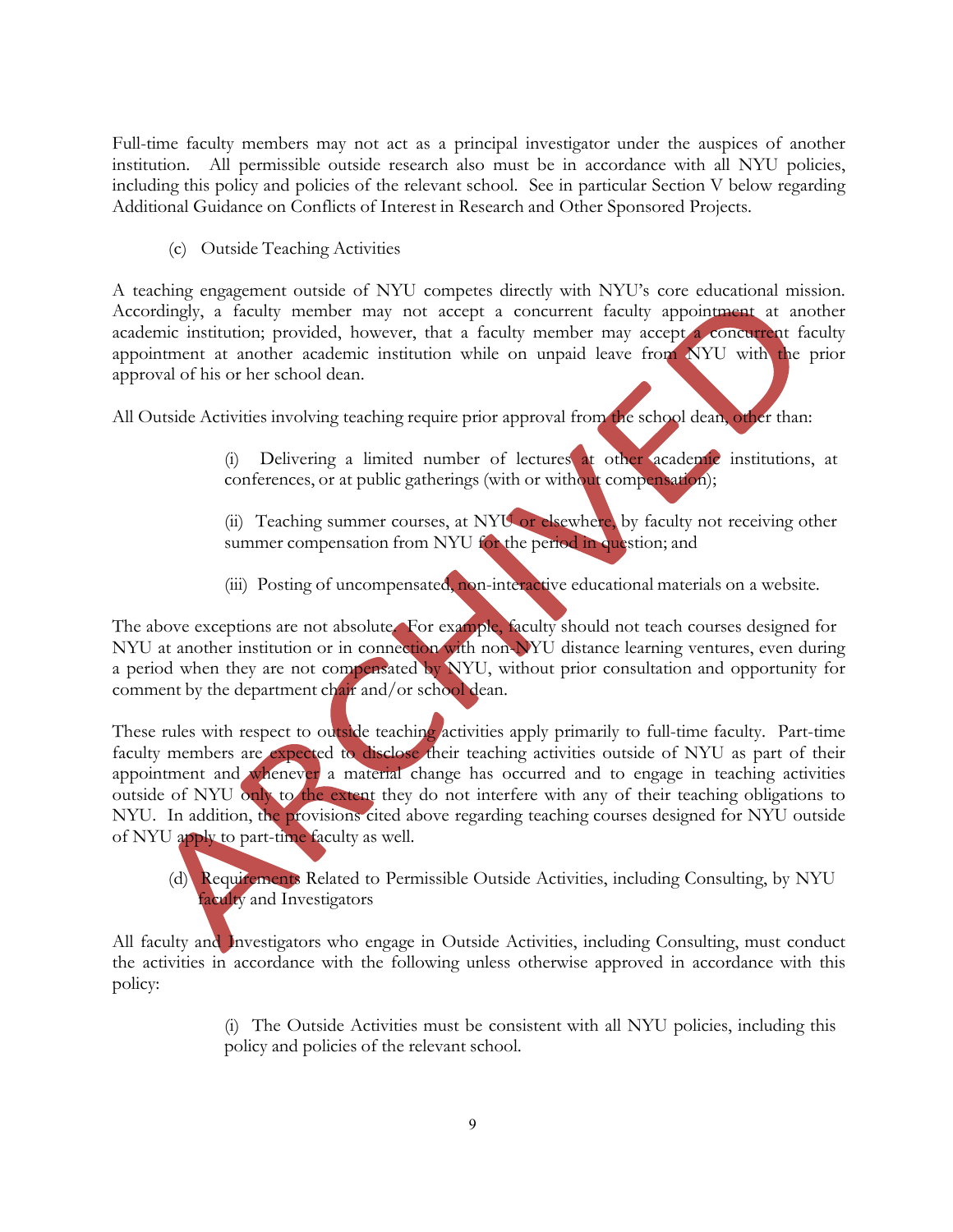(ii) The Outside Activities of full-time faculty may not constitute a Conflict of Commitment as discussed in Section III above.

(iii) Faculty and Investigators must disclose to NYU all Outside Activities, including the entity(ies) for which activities are to be performed and the nature, scope, duration and compensation for such activities, in accordance with NYU policies, including this policy and policies of the relevant school. Such Outside Activities must not constitute a Conflict of Interest without prior disclosure, review, approval and adherence to any required management plan.

(iv) Prior to beginning any Consulting, faculty and Investigators must inform the party for whom the Consulting is to be performed of NYU's intellectual property policies, including its Statement of Policy on Patents and this policy**,** and the obligations of the faculty member and/or Investigator under such policies. It is strongly encouraged that faculty and Investigators obtain recognition in any Consulting agreement of NYU's rights and priorities under such policies to the extent they apply.

(v) Faculty and Investigators may not use NYU resources, including facilities, personnel, or equipment, except in a purely incidental way, as part of or in connection with their Outside Activities. Use of NYU funding, NYU intellectual property and NYU confidential information is never incidental and may not be used as part of or in connection with Outside Activities. In particular, faculty and Investigators may not use NYU students, staff, or postdoctoral scholars in any tasks that relate to the Outside Activities of the faculty member and/or Investigator or for potential or real financial gain.

(vi) Faculty and Investigators may not use the NYU name, or any NYU mark, symbol or logo, as part of  $o<sub>r</sub>$  in connection with Outside Activities, other than reference to their NYU affiliation for identification purposes.

(vii) Faculty and Investigators must make it clear that their Outside Activities are personal, NYU has no involvement in or liability for such activities and NYU is not endorsing such activities.

(viii) Faculty and Investigators may not grant any outside person or entity access to NYU resources, including research results and materials or products generated from NYU teaching or research activities.

(ix) Faculty and Investigators may not make or offer inappropriate inducements or take actions that are illegal or unethical in connection with their Outside Activities.

(x) Faculty and Investigators may not either (i) receive funds for the faculty member's and/or Investigator's NYU research from a party for whom compensated Outside Activities are being performed or (ii) engage in compensated Outside Activities for a party from whom funds are to be received for the faculty member's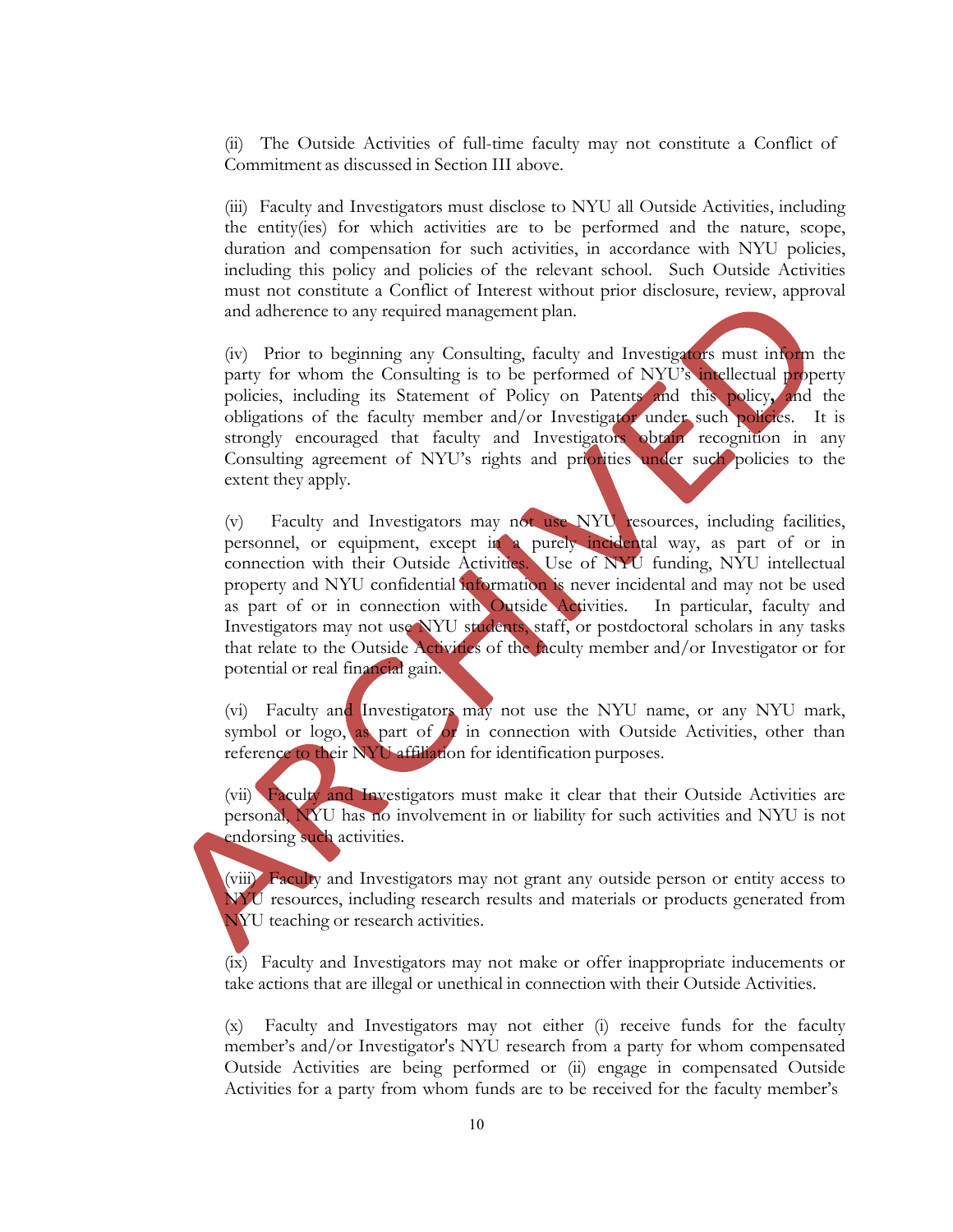or Investigator's NYU research, without prior disclosure, review, approval and adherence to any required management plan.

(xi) NYU has no responsibility or liability for the Outside Activities of faculty or Investigators. Faculty and Investigators are encouraged to consider all risks before undertaking Outside Activities. NYU insurance coverages do not protect faculty and Investigators engaged in Outside Activities.

(2) Scholarship and Other Academic Activities. The heart of a university is its commitment to academic values and the failure of faculty and Investigators to carry on scholarship and other academic activities in an ethical and appropriate manner can damage NYU's reputation and otherwise harm the NYU community, creating a Conflict of Interest. Consistent with NYU's mission and its prevailing academic ethos, faculty and Investigators are expected to foster an atmosphere of academic freedom by promoting the open and timely exchange of results of scholarly activities, ensuring that their advising of students and postdoctoral scholars is independent of personal commercial interests, and informing students and colleagues about outside obligations that might influence the free exchange of scholarly information between them and the faculty member or Investigator.

Faculty and Investigators must ensure that:

- (a) The results of research or scholarship undertaken at NYU are disseminated on an open and timely basis to the broader scholarly community and public; and
- (b) The academic activities of students and postdoctoral scholars are free from the outside personal interests of the faculty member or Investigator; and
- (c) The work of students, postdoctoral scholars, staff, and faculty collaborators is not inappropriately used in the course of a faculty member's or Investigator's outside obligations. To this end, faculty members and Investigators should be open about their involvements with and obligations to outside third parties who could benefit from the work or ideas of their students, staff, and colleagues. Similarly, students, staff and faculty collaborators should have access to information about the sources of funds that support their research and their contributions to such research should be properly credited; and
- (d) They have made a sufficient contribution under pertinent professional academic standards to warrant the authorship credit to be given them; and they must not permit their identification as an author of a publication that they know or should know was written by sources who are not properly identified and credited (i.e., ghostwritten).

For further information see the NYU Guidelines for Sponsored Research (Faculty Handbook), http://www.nyu.edu/about/policies-guidelines-compliance/policies-and-guidelines/facultyhandbook.html, page 90 (PDF – page 97).

(3) Use of NYU Resources. NYU facilities, personnel, and other resources are provided to further NYU's educational, administrative, research, clinical, and other goals. These resources may not be used for personal use, including Outside Activities, except in a purely incidental manner. Personal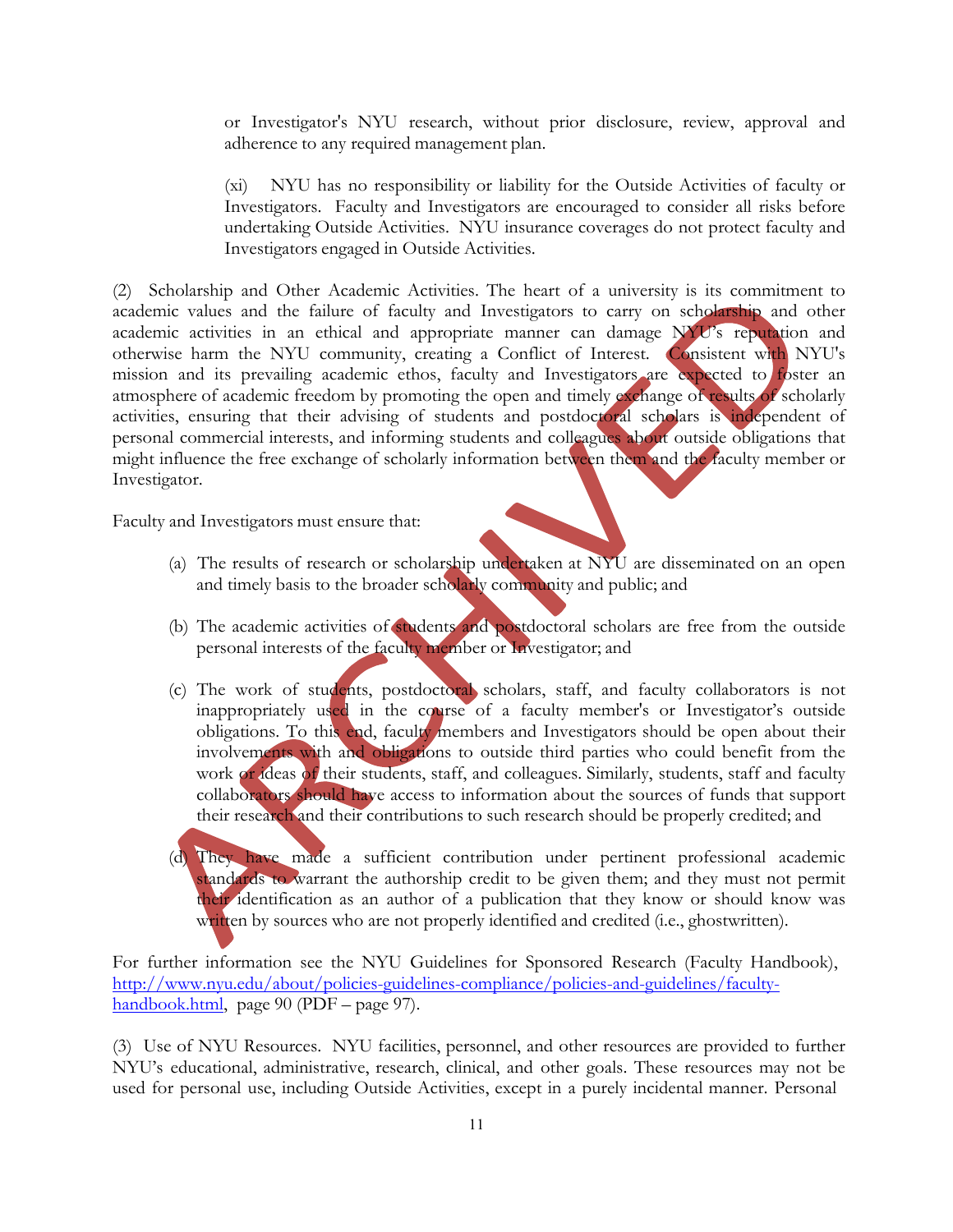use may not adversely affect work performance or add more than a negligible amount to the cost of these resources for NYU. All such incidental or other personal use must be in accordance with this policy and all NYU policies, including this policy and policies of the relevant school. The personal use, including in Outside Activities, of NYU funding or NYU intellectual property is never permitted and is never considered purely incidental. NYU does not ensure the security or privacy of any faculty work arising from personal use of NYU resources. Improper use of NYU resources creates a Conflict of Interest.

(4) Obtaining, Using or Disclosing Confidential Information. Obtaining, using or disclosing NYU confidential information for direct or indirect personal interest, profit or advantage or, for a purpose that may be detrimental to NYU creates a Conflict of Interest. Use of NYU confidential information for a purpose that is not authorized by NYU or disclosure of NYU confidential information to a person who or entity that is not authorized by NYU to receive it creates a Conflict of Interest. Confidential information includes, but is not limited to, medical, personnel, security, academic, background check, conflict of interest or identifiable biometric records and other information of individuals; computer system passwords and security codes, proprietary knowledge about anticipated material requirements or price actions; proprietary knowledge of information about forthcoming programs or selection of contractors or subcontractors in advance of official announcements; unpublished grant proposals, research data, or manuscripts and correspondence; non-public financial, procurement, health-safety, audit, insurance and claims information; and internal investigation, pre-litigation and non-public litigation and administrative agency charge, audit and inquiry information.

(5) Inventions and Discoveries*.* Inventions and discoveries by a faculty member, Investigator, and others subject to NYU's *Statement of Policy on Patents*, http://www.nyu.edu/about/policies-guidelinescompliance/policies-and-guidelines/faculty-handbook.html, page 100 (PDF – page 107), must be disclosed and assigned on a timely basis in accordance with the terms of that Statement of Policy as in effect from time to time. Failure to do so creates a Conflict of Interest.

(6) Competing with NYU. Engaging in activities that are in direct competition with NYU creates a Conflict of Interest. Holding, directly or indirectly, an ownership or other financial interest (such as a royalty interest) or having an employment, management or fiduciary (such as serving as an officer or director) role in an enterprise that is a competitor of NYU or promoting the interests of such enterprise at NYU creates a Conflict of Interest. Holding, directly or indirectly, an ownership interest will not be deemed to be a Conflict of Interest where the interest in an enterprise is: publicly-traded securities held through a diversified fund (such as a broad-based mutual fund); publicly-traded securities valued at \$5,000; and/or publicly-traded securities in an enterprise with which NYU conducts business on a basis similar to the general public (e.g., a utility, bank, office supply company) provided that the faculty member or Investigator has no role and exercises no personal influence with respect to NYU's potential selection or continued use of such enterprise (or its products or services).

(7) Business Arrangements. Participating, directly or indirectly, in the selection (including attempting to influence the selection as through a recommendation), award or administration (including attempting to influence the purchase of products or services as through a recommendation) of any business arrangement involving NYU and an enterprise in which the faculty member or Investigator holds, directly or indirectly, an ownership or other financial interest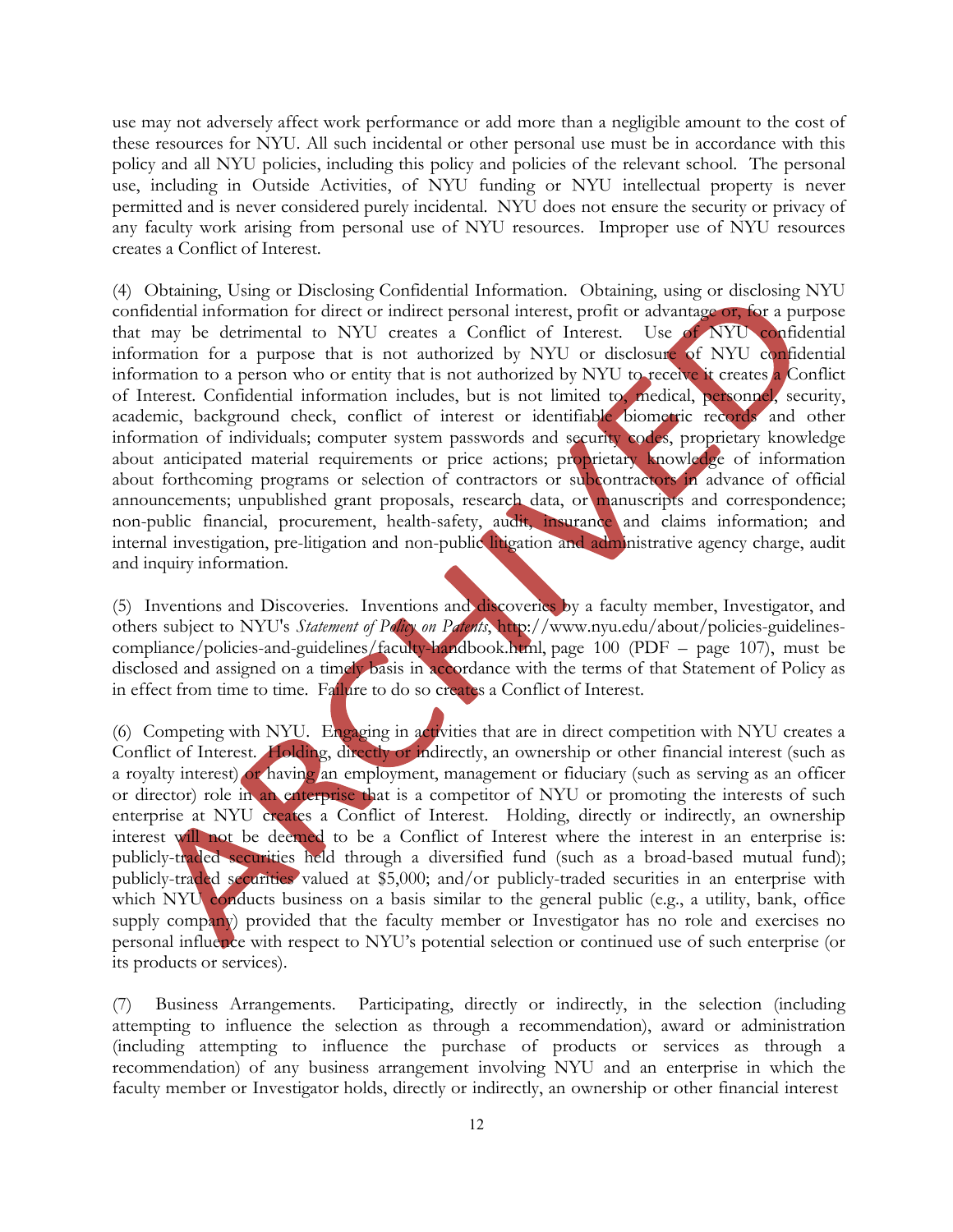(such as a royalty interest) or has an employment, management or fiduciary (such as serving as an officer or director) role creates a Conflict of Interest.

(8) Gifts. Accepting gifts (including entertainment), a loan (other than an arm's length loan made in the ordinary course of business from a banking or other financial institution) or a favor of more than nominal value from any person or entity with a business relationship, or seeking to have a business relationship with, NYU is a Conflict of Interest if the offer or acceptance of the gift could reasonably be viewed as intended to influence NYU to act favorably toward the person or entity. Acceptance of such gifts creates a Conflict of Interest.

(9) Compliance with University Policies. Failure to strictly comply with NYU policies and other rules, regulations or standards of conduct creates a Conflict of Interest.

Examples of specific Conflicts of Interest intended to illustrate certain of the principles described in this Section IV.C. are set forth in Exhibit A to this policy.

D. Circumstances Under Which Conflicts of Interest May Be Permitted

It is recognized that certain Conflicts of Interest may arise in situations in which a faculty member or Investigator does not know or have reason to know of the conflict. In such situations the person should disclose the Conflict of Interest immediately upon learning of it. While Conflicts of Interest must be disclosed, they normally will be permitted where they are a minor, but an inseparable, part of a larger business relationship, or as a practical matter cannot realistically be eliminated, provided they are highly unlikely to pose a significant Conflict of Interest and the faculty member or Investigator is not in a position to influence NYU in its decision-making regarding the transaction or to benefit from NYU's transaction with the outside entity.

In considering whether a Conflict of Interest arising from a faculty member's or Investigator's Outside Activities may be permitted, favorable factors include:

- (a) The faculty member or Investigator fully disclosing in advance to NYU the material facts of the proposed Outside Activity, including the specific financial interest(s) and/or role(s) the faculty member or Investigator proposes to undertake;
- (b) The faculty member or Investigator refraining from voting or exercising any personal influence whatsoever in connection with the selection, award or administration of any matter that gives rise to a Conflict of Interest;
- (c) The faculty member or Investigator otherwise avoiding participating in any dealings between NYU and the person, entity or company with whom or in which the faculty member or Investigator (or Immediate Family Member) has a financial interest or other role, including with respect to the potential selection of such person, entity or company as a vendor or business partner of NYU;
- (d) The Outside Activities are conducted on an arm's length basis at fair market value; and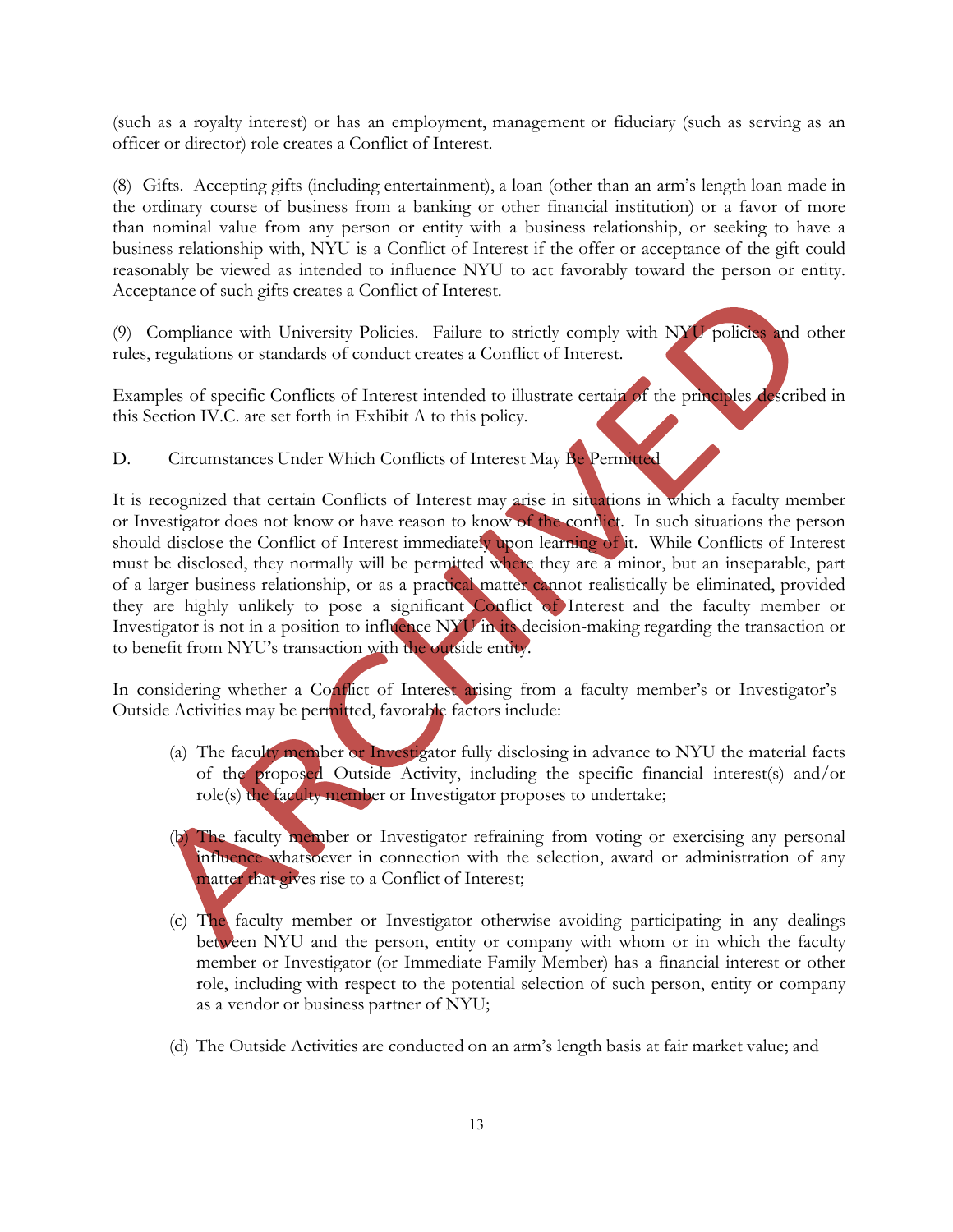(e) NYU determines in accordance with Section VI of this policy that the Conflict of Interest is not inconsistent with the best interests of NYU.

Where a Conflict of Interest arising from a faculty member's or Investigator's Outside Activities is permitted, the permission may be conditioned on adherence to a specified management plan.

#### E. Training

All NYU faculty members and Investigators need to be familiar with this policy and may be required by their school dean or the Provost (the Executive Vice President for Health in the case of the schools of Medicine, Dentistry and Nursing) to complete training regarding this policy and their responsibilities regarding activities that may constitute a Conflict of Interest.

## **V. ADDITIONAL GUIDANCE ON CONFLICTS OF INTEREST IN RESEARCH AND OTHER SPONSORED PROJECTS**

A. Principle

NYU has a strong commitment to the principle of open and objective inquiry in the conduct of its research. Investigators participating in research at NYU have a primary obligation to conduct the research free of a Conflicts of Interest so as to avoid the tainting or the perception of tainting of the research. This Section V supplements the more general provisions regarding Conflict of Interest in Section IV, which also apply to Research and Other Sponsored Projects.

#### B. Policy and Discussion

As with all Conflicts of Interest, NYU has broad power to require disclosures of Conflicts of Interest arising out of Research and Other Sponsored Projects to determine whether a Conflict of Interest exists, to manage or eliminate Conflicts of Interest, to impose appropriate sanctions on faculty and Investigators who violate this policy, to release information about Conflicts of Interest and to require faculty and Investigators to take Conflict of Interest training. By way of example, the types of management actions that NYU may take in response to a Conflict of Interest arising out of a Research and Other Sponsored Projects include: imposing conditions or restrictions intended to manage, reduce or eliminate such conflict; requiring disclosure of additional information; obtaining background documents; prohibiting a conflicted person from involvement, including exercising personal influence, in connection with a matter; revising the design of Research and Other Sponsored Projects to address potential bias from the Conflict of Interest; obtaining waivers, consents and/or authorizations; appointing an oversight body to monitor and review ongoing Research and Other Sponsored Projects or other activities; and requiring relinquishment of interests and/or restructuring or terminating relationships. In addition, NYU can eliminate the Conflict of Interest, as for example by prohibiting an Investigator from participating in Research and Other Sponsored Projects or by requiring divestment of an Ownership Interest giving rise to a Conflict of Interest as a condition of participating in an activity.

While every Conflict of Interest is subject to prior disclosure, review, approval and adherence to any required management plan, in the case of Research and Other Sponsored Projects, there are very specific procedures with respect to the advance disclosure and review of Conflicts of Interests by all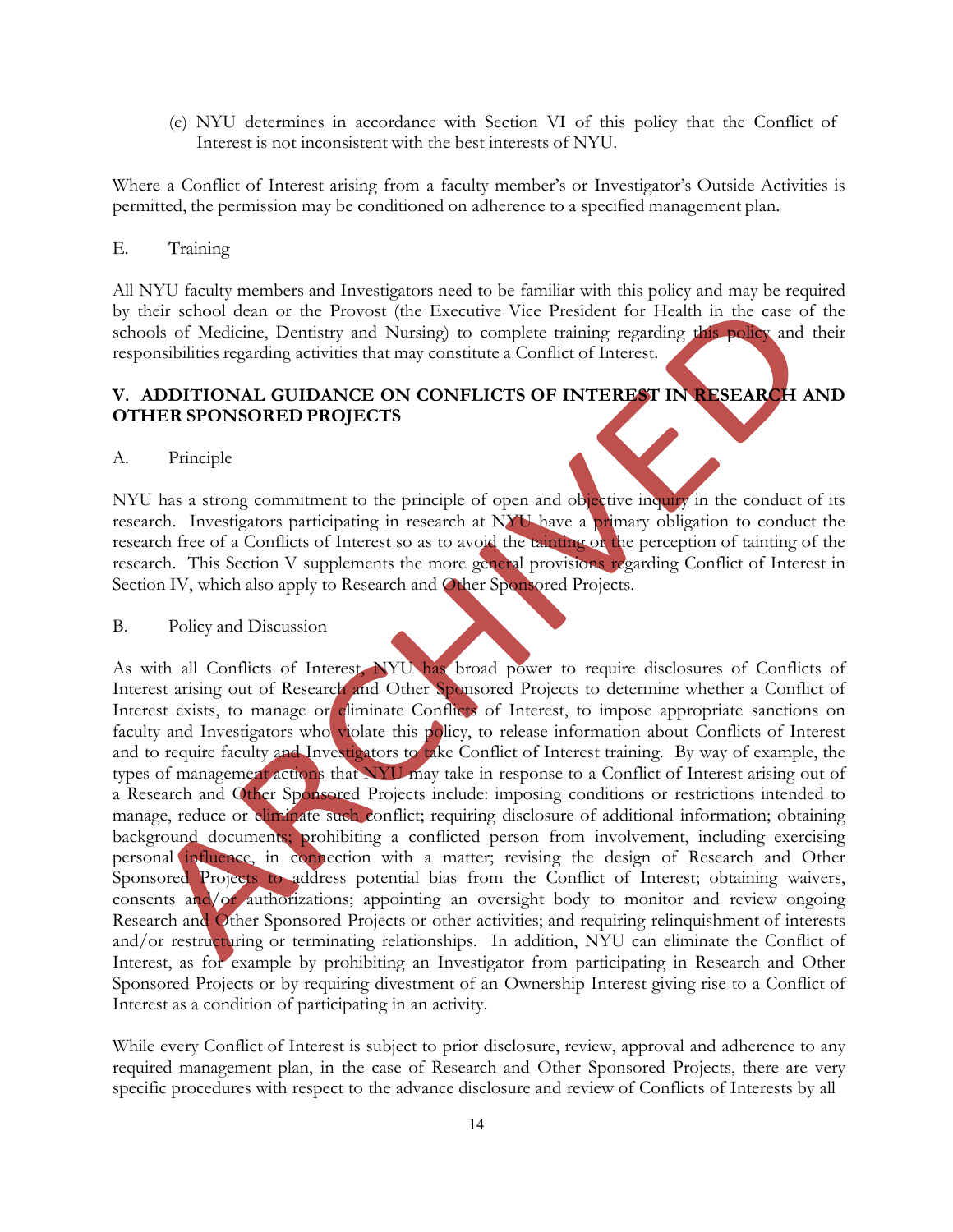Investigators as set forth in Section VI. In each case, a determination will be made as to whether the proposed activity can proceed as contemplated, whether it can proceed only if a management plan is adhered to, or whether the Conflict of Interest is so significant that it must be eliminated.

Human Subjects Research is the most sensitive area of research. Accordingly, the disclosures and review in this area, addressed in Section VI, include additional requirements and determinations as to whether to proceed and under what conditions are held to an even higher standard.

This policy applies to all research conducted at or under the auspices of NYU, whether or not funded by a federal sponsoring agency or another external funding source. Research and Other Sponsored Projects that are sponsored often are subject to additional conflict rules, including those imposed by a federal sponsoring agency and those imposed contractually by private funding sources and collaborators. It is the policy of NYU to comply with all such requirements. This policy is believed to be in compliance with the applicable federal sponsoring agency requirements; to the extent there is any issue about whether this policy wholly complies with a sponsoring agency or other sponsor requirement, it is to be interpreted to assure compliance. Additionally, Research and Other Sponsored Projects must be conducted in accordance with all NYU policies, including this policy and policies of the relevant school. Each Investigator is responsible for assuring his or her compliance with the requirements applicable to the Investigator's specific Research and Other Sponsored Projects.

In instances where NYU carries out funded Research and Other Sponsored Projects through subgrantees, subcontractors, or collaborators, NYU will, to the extent it is required to under the grant or contract terms with the funder, either require such external Investigators to comply with the pertinent portions of this policy or require the entities for which the Investigators work to provide assurances that such entities have a written conflicts policy in effect that applies to their Investigators and complies with applicable federal sponsoring agency requirements. Examples of specific Conflicts of Interest intended to illustrate certain of the principles described in this Section V.B. are set forth in Exhibit A to this policy.

#### C. Training

All NYU faculty members and Investigators involved in Research and Other Sponsored Projects may be required by the funding source to periodically complete an appropriate training program prior to engaging in Research and Other Sponsored Projects.

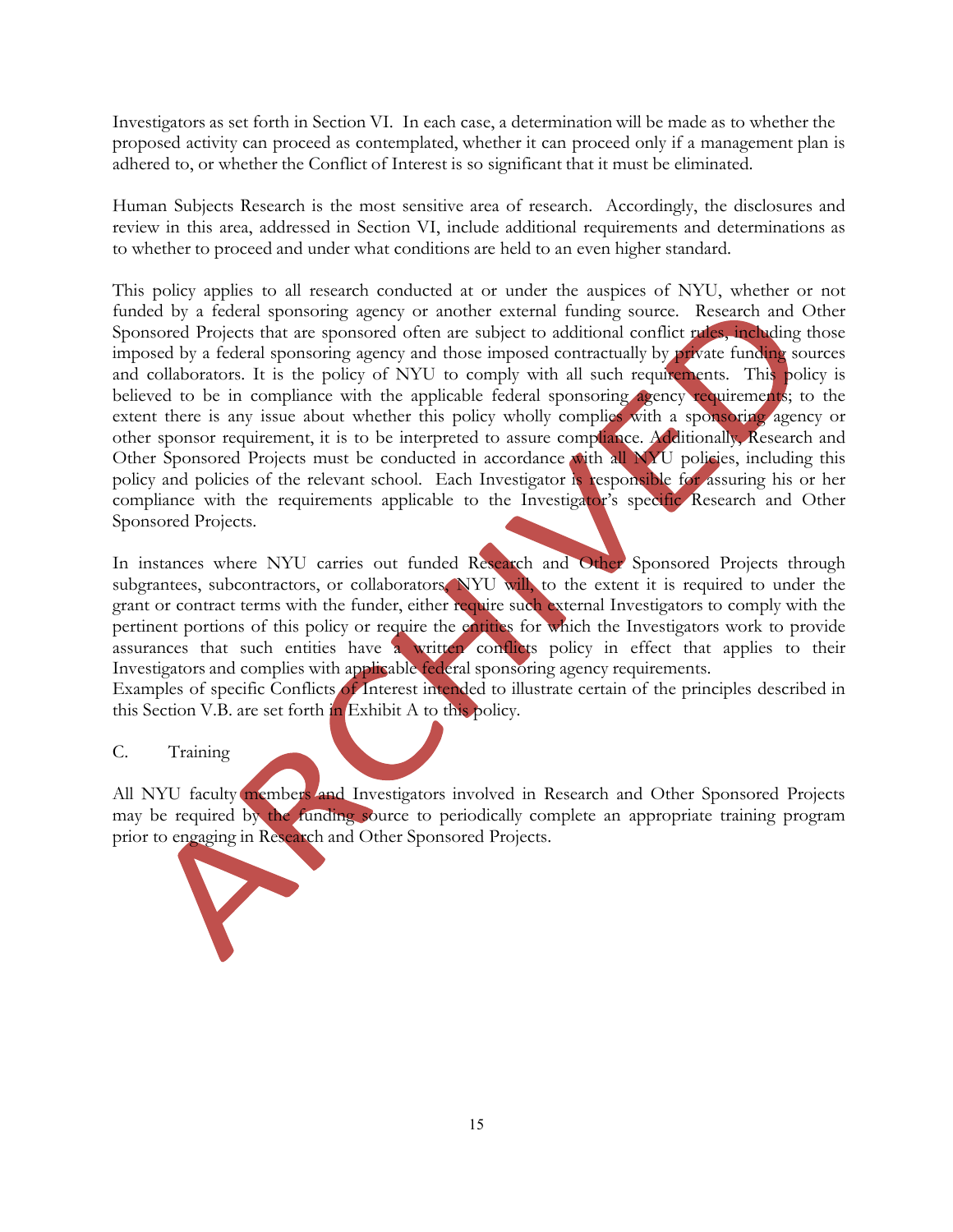#### **VI. PROCEDURES: DISCLOSURES, REVIEW AND RESPONSIBILITIES**

The responsibility in the first instance for determining whether an activity presents a Conflict of Commitment or Conflict of Interest rests with the faculty member or Investigator concerned. If there is any reasonable doubt as to whether an activity may constitute such a conflict, or there is a question about whether an activity is permitted under this policy, the faculty member or Investigator should disclose the potential conflict to and seek guidance from his or her department chair or school dean, or the office of the Provost (the executive Vice President for Health in the case of the schools of Medicine, Dentistry, and Nursing) or the Office of the General Counsel.

#### A. Disclosures

(1) Faculty: Annual Disclosures



On an annual basis, all full-time and part-time faculty must complete and submit to their school dean the applicable annual disclosure form then in effect, which form will refer faculty to this policy and any related policies of the applicable school (including the availability of this policy and any applicable school policy on the NYU website). Such annual disclosure form requires, among other matters: (a) certification of compliance with this policy and related policies of the applicable school; (b) disclosure of information about the faculty member's (and his or her Immediate Family Members) Outside Activities and other personal, professional, financial or other interests that may reasonably be perceived as giving rise to a Conflict of Interest as described in Sections IV and V of this policy; (c) disclosure of information about his or her Outside Activities as pertinent to a potential Conflict of Commitment as described in Section III of this policy; and (d) all of the following interests held by the faculty member and his or her Immediate Family Members in the aggregate in any Affected Entity: (i) each Employment/Management Role; (ii) all Ownership Interests (other than an interest in a publicly-traded corporation that does not exceed either (A) \$5,000 or (B) a five percent interest in any class of the corporation's securities); (iii) all Remuneration from an Outside Activity greater than \$5,000 in the past 12 months or expected to be greater than \$5,000 in the upcoming 12 months; and (iv) all Royalty Income greater than \$5,000 in the past 12 months or expected to be greater than \$5,000 in the upcoming 12 months.

Such disclosures will be reviewed according to procedures described in Section VI.B below.

(2) Faculty and Other Investigators: Research and Other Sponsored Projects: Reporting Requirements

Each time a faculty member or other Investigator is planning to participate in proposed Research and Other Sponsored Projects, the faculty member and each other Investigator involved with the proposed Research and Other Sponsored Projects must submit the applicable investigator financial interest disclosure form in effect, which form will refer the faculty member or other Investigator to this policy (including the availability of this policy on the NYU website). Such Investigator financial interest disclosure form requires, among other matters, disclosure of the faculty member's or other Investigator's and his or her Immediate Family Members' (i) Significant Financial Interests (specifying if any such Significant Financial Interest is in an Affected Entity relative to the Research and Other Sponsored Projects); (ii) Employment/Management Roles held in any Affected Entity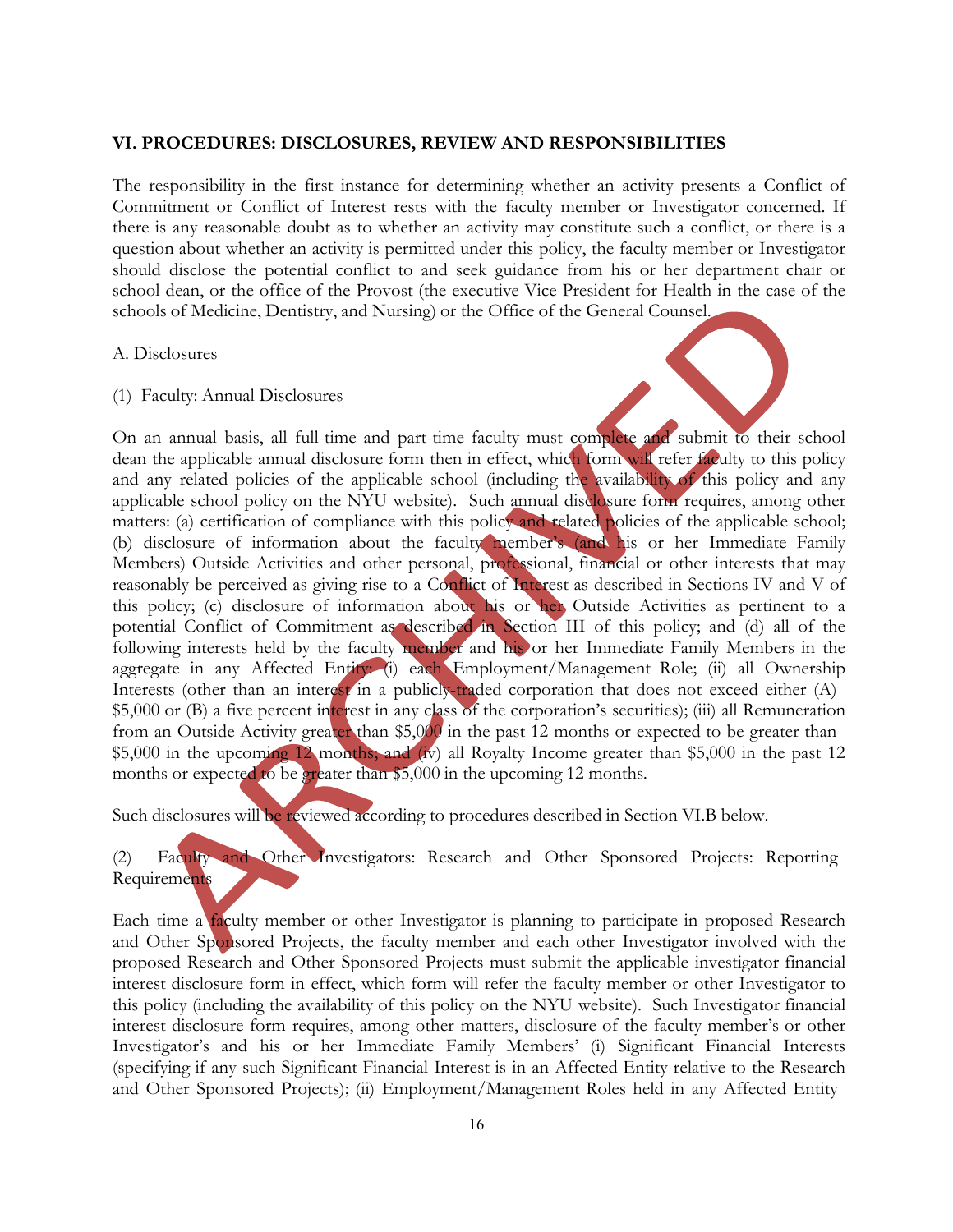relative to the Research and Other Sponsored Projects; and (iii) any rights held in intellectual property covering products or processes being used in the Research and Other Sponsored Projects (including any right to royalty income from intellectual property assigned to NYU under NYU's intellectual property policies, including its Statement of Policy on Patents). Such disclosure must be made prior to the submission of an application for the Research and Other Sponsored Projects to the sponsor, updated annually for the duration of the Research and Other Sponsored Projects, and updated within thirty days of acquiring any such new activity or interest (e.g., through gift, marriage or inheritance). The Investigator financial interest disclosure form and annual update form must be submitted even if there is no interest, position or rights to disclose.

Such disclosures will be reviewed according to procedures described in Section VI.B below.

(3) Faculty and Other Investigators: Human Subjects Research Disclosures

Studies involving human subjects and requiring review by an institutional review board (IRB) raise the most sensitive issues. Studies involving pre-clinical research (i.e., studies reasonably anticipated to contribute to an FDA application for research involving human subjects within the next 12 months) also raise sensitive issues. For that reason, the scientific objectivity of an Investigator may be reasonably questioned in those cases where the Investigator has *any* personal interests which could be affected by the research -- no matter what positions or dollar amounts are involved.

Accordingly, the disclosures required for studies involving human subjects are the same as those required with Research and Other Sponsored Projects in Paragraph "2" above, except that the definition of Significant Interest will not include any minimum dollar limitations.

All disclosures will be reviewed according to procedures described in Section VI.B below.

(4) Faculty and Other Investigators: Ad Hoc Disclosures

Faculty members and Investigators have a duty to disclose to the school dean on an ad hoc basis current, proposed or pending situations that may raise questions of Conflict of Commitment or Conflict of Interest, in advance of the conflict arising if possible, and otherwise as soon as such situations become known to the faculty member or Investigator. Each time a faculty member or Investigator proposes to engage in a transaction (e.g., gift, technology licensing arrangement, purchase, etc.) with a person or entity as to which the faculty member or Investigator would have a Conflict of Interest as described in Section IV of this policy, the faculty member or Investigator must disclose the matter to the school dean on an ad hoc basis.

NYU may require a faculty member or Investigator to complete an ad hoc conflict disclosure form at any time.

Such disclosures will be reviewed according to procedures described in Section VI.B below.

#### B. Review Procedures

(1) Review of Annual and Ad Hoc Disclosures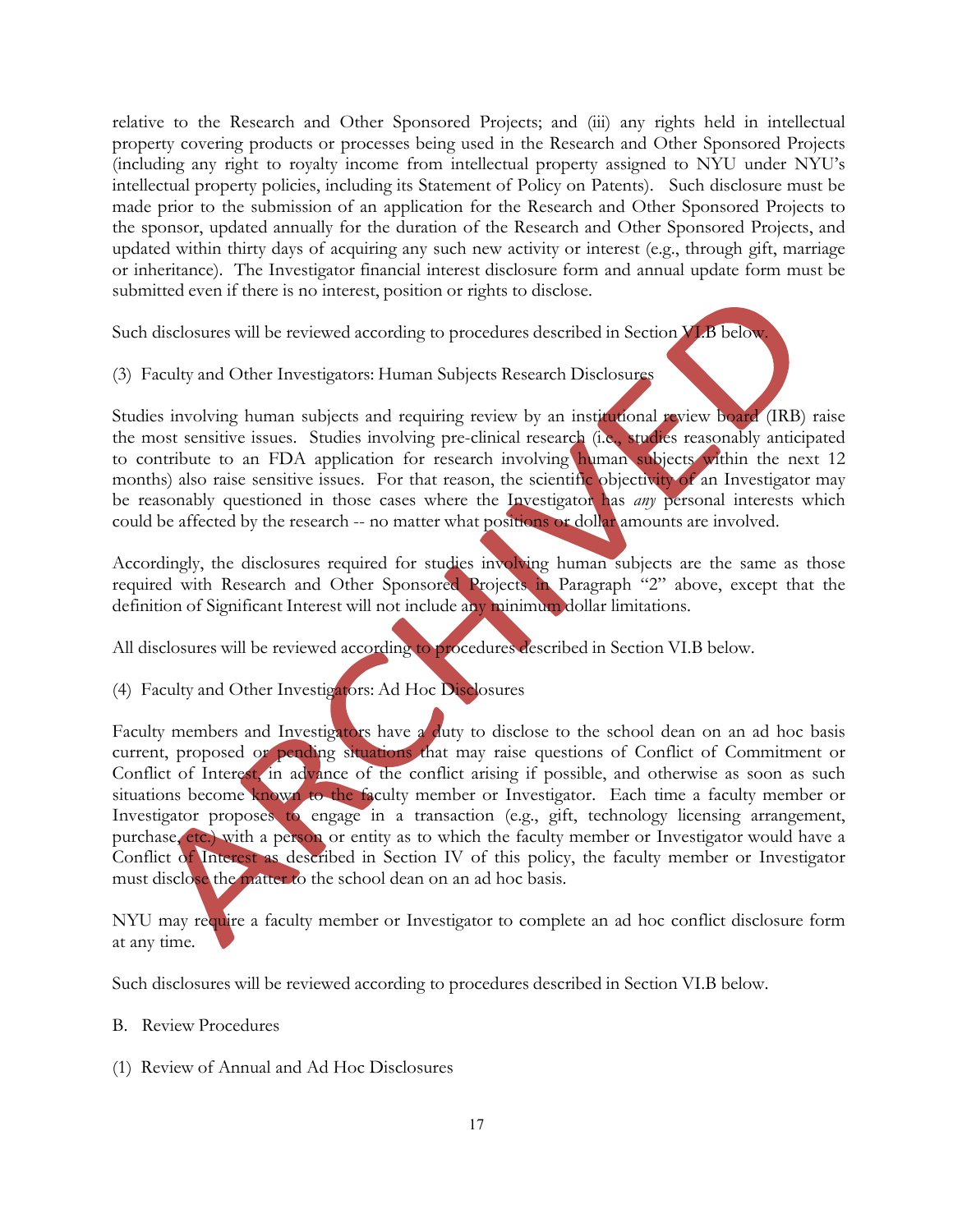Annual disclosures and ad-hoc disclosures will be reviewed by the school dean in accordance with the procedures approved for the school by the Provost (the Executive Vice President for Health in the case of the schools of Medicine, Dentistry and Nursing). Such procedures may provide that the school dean forward any disclosure that presents a potential Conflict of Commitment or Conflict of Interest to a Faculty Advisory Committee on Conflict of Interest and Conflict of Commitment, as described in Section V.C. below (a "Committee"). For any matter referred to it, the Committee will make a recommendation to the school dean and/or the Provost (the Executive Vice President for Health in the case of the schools of Medicine, Dentistry and Nursing) regarding the existence and extent of a Conflict of Interest and, as appropriate, a proposed resolution to manage or eliminate any Conflict. See Section IV.B. above regarding the management of Conflicts of Interest.

(2) Review of Research and Other Sponsored Projects: Disclosures

Disclosures associated with Research and Other Sponsored Projects will be reviewed by the school dean in accordance with the procedures approved for the school by the Provost (the Executive Vice President for Health in the case of the schools of Medicine, Dentistry and Nursing). The school dean is responsible for identifying any Conflict of Interest (including any Significant Financial Interest).

Whenever the school dean identifies any Conflict of Interest (including any Significant Financial Interest) in a Research and Other Sponsored Projects, the school dean will refer such matter to the appropriate Committee, unless the procedures approved for the school do not require such referral or the Provost (the Executive Vice President for Health in the case of the schools of Medicine, Dentistry and Nursing) agrees such referral is unnecessary. In the review, the school dean and/or the appropriate Committee will determine whether and the extent to which a Conflict of Interest exists and, as appropriate, a proposed resolution to manage or eliminate any Conflict. See Section V above regarding the management of Conflicts of Interest.

Where a Conflict of Interest is present but was not disclosed or reviewed in a timely manner, the school dean and/or the appropriate Committee will implement, on at least an interim basis, a conflicts mitigation plan that will include a review and determination as to whether the Research and Other Sponsored Projects, or any portion thereof, conducted prior to the identification and management of the Conflict of Interest was biased in the design, conduct, or reporting of such Research and Other Sponsored Projects.

For all matters referred to it, the appropriate Committee will convey its decision to the school dean, who will either accept it or refer it to the Provost (the Executive Vice President for Health in the case of the schools of Medicine, Dentistry and Nursing) for resolution.

The results of the review and any resulting conflict management and/or mitigation plan will be communicated to the principal investigator and to the Investigator(s) with the identified conflict (if different), each of whom will need to agree to the plan(s) before the Research and Other Sponsored Projects may proceed.

For Conflict of Interest cases involving human subjects research, the approved conflict management and/or mitigation plan also will be communicated to the relevant IRB for further action. If the conflict management and/or mitigation plan permits the research to proceed with the conflicted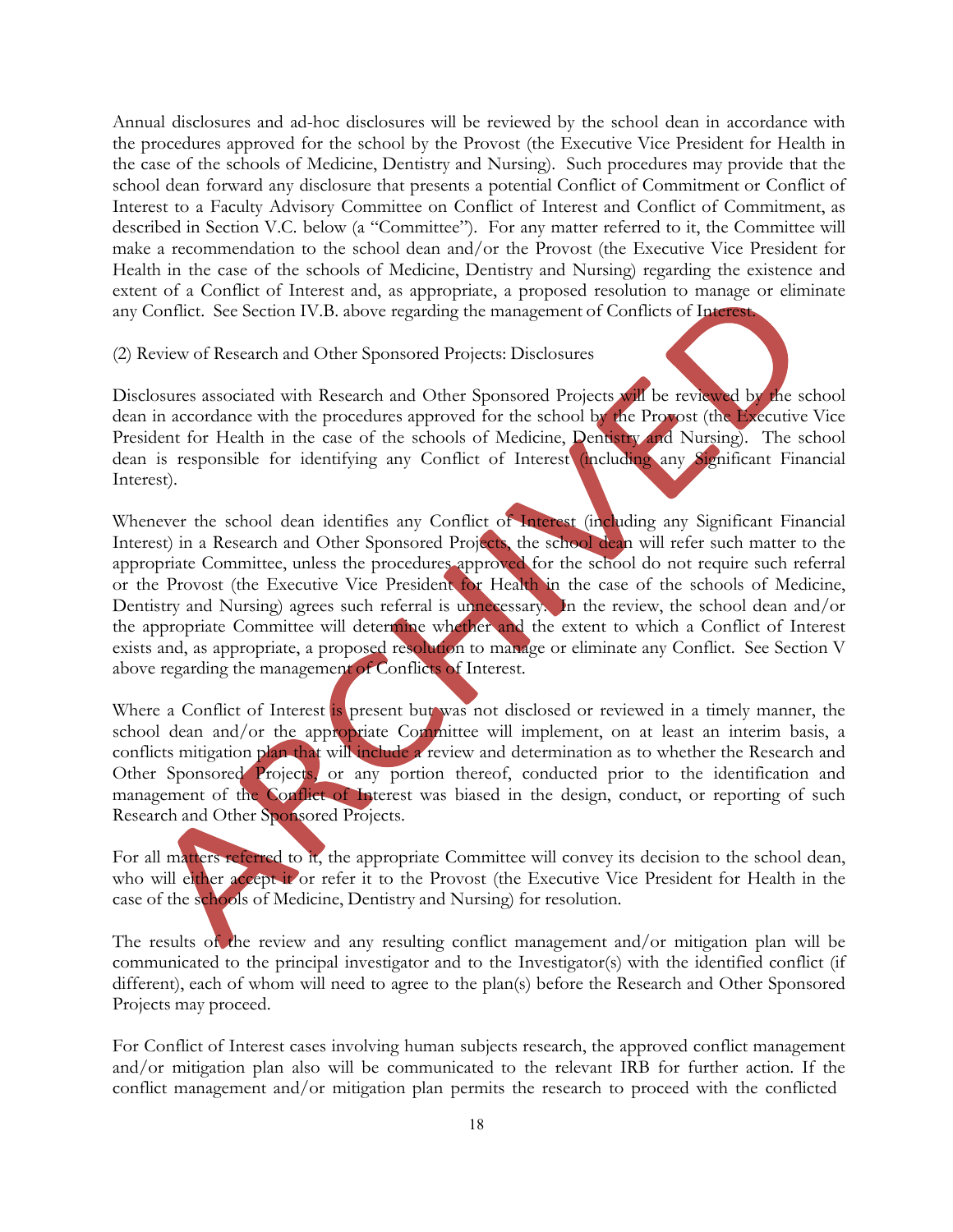Investigator, such plan will provide, at a minimum, for appropriate disclosure to human subjects involved in the research study, if any, and to the public in presentations and publications of resulting research data.

Commencement of a Research and Other Sponsored Projects (including any enrollment of research subjects) or expenditure of any awarded funds for the Research and Other Sponsored Projects may not occur until after completion of the review and evaluation of an Investigator's disclosure associated with the Research and Other Sponsored Projects, including the implementation of any necessary or appropriate management and/or mitigation plan and any reporting required to or by the sponsor prior to commencement relating to an Investigator's disclosure. In the case of an ongoing Research and Other Sponsored Project, when a new Investigator discloses a Significant Financial Interest or an existing Investigator discloses a new Significant Financial Interest, the disclosure will be renewed in accordance with the procedures set forth in this Section VI.B(2), with the review and evaluation completed within sixty days, including implementation on an at least an interim basis of any necessary or appropriate management and/or mitigation plan, and with timely compliance with reporting required to or by the sponsor.

#### C. Responsibilities

(1) Faculty Advisory Committees on Conflict of Interest and Conflict of Commitment

The Provost has established a Faculty Advisory Committee on Conflict of Interest and Conflict of Commitment at Washington Square whose task is to review all referrals of identified Conflict of Interest or Conflict of Commitment that have been referred by school deans or another source in accordance with this policy. The Committee's role is advisory to the school deans and to the Senior Vice Provost for Research, except in the schools of Dentistry and Nursing, where the Committee's role is advisory to the school dean and the Executive Vice President for Health.

The Dean of the School of Medicine has established a Faculty Advisory Research Conflict of Interest Committee at the School of Medicine whose task is to review all referrals of disclosures of identified Conflicts of Interest arising out of Research and Other Sponsored Projects conducted at or under the auspices of the School of Medicine or arising out of research studies requiring review by the School of Medicine's IRB under NYU policies. The Committee's role is advisory to the Dean of the School of Medicine and Executive Vice President for Health.

In addition to the Committees contemplated by this policy, each school dean may establish separate conflict of interest committee(s), which may be faculty advisory committees, to review other conflicts under the policies of the relevant school.

(2) Responsibility of the Senior Vice Provost for Research

The Provost has designated the Senior Vice Provost for Research as the Provost's representative for managing this policy and its implementation at schools other than the schools of Medicine, Dentistry and Nursing. The Senior Vice Provost for Research will resolve any disagreements between a school dean and the appropriate Committee.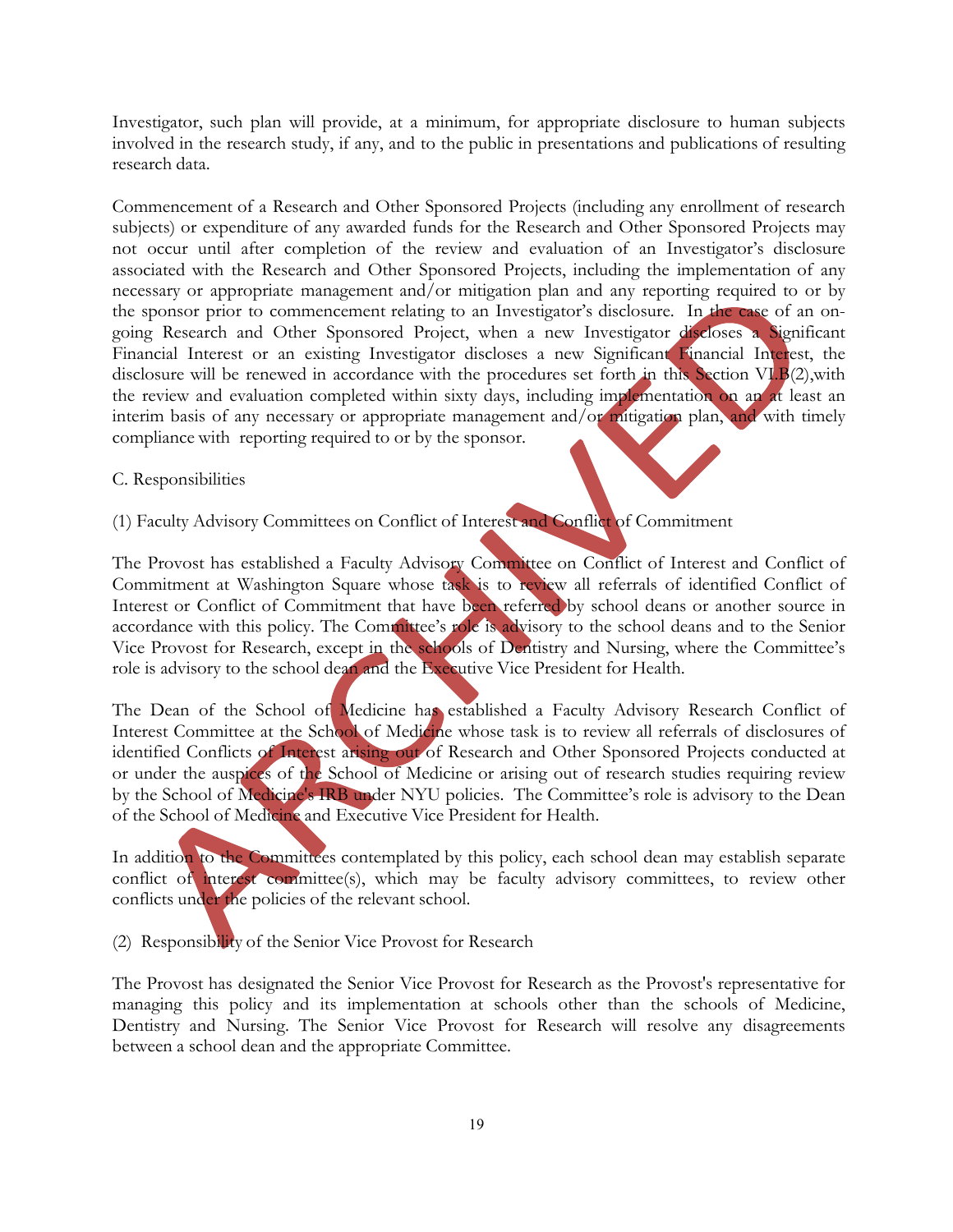(3) Responsibility of the Executive Vice President for Health

The Provost has designated the Executive Vice President for Health as the representative for managing this policy and its implementation for the schools of Medicine, Dentistry and Nursing. The Executive Vice President for Health will resolve any disagreements between a school dean and the appropriate Committee.

#### (4) Responsibility of the School Deans (other than the Dean of the School of Medicine)

For the schools at Washington Square, including the schools of Dentistry and Nursing, the school deans are responsible for establishing procedures to implement this policy, to provide any mandatory training, and to ensure timely collection and review of their faculty's annual and ad hoc disclosures and their faculty's and their Investigators' Research and Other Sponsored Projects disclosures (including all research studies involving human subjects). School deans will refer disclosures of potential or actual conflicts in accordance with the procedures of the school approved by the Provost (the Executive Vice President for Health in the case of the schools of Medicine, Dentistry and Nursing) and work, if necessary, with an applicable Committee or the Senior Vice Provost for Research (Executive Vice President for Health in the case of the schools of Medicine, Dentistry and Nursing), to ensure that all conflicts are eliminated or managed.

Each school dean will provide a report annually to the Provost (and also to the Executive Vice President for Health in the case of the schools of Dentistry and Nursing) on their school's compliance with this policy. Such report will include the number of annual disclosures required to be filed by the faculty of that school, the number received and reviewed, and the outcome of the reviews; the number of disclosures reporting Conflicts of Interest and Conflicts of Commitment, and the outcome of those reviews; and other information requested by the Provost (Executive Vice President for Health in the case of the schools of Dentistry and Nursing).

#### (5) Responsibility of the Dean of the School of Medicine

In recognition of the unique significance of conflicts at an integrated academic medical center, the Provost and Executive Vice President for Health have delegated broad authority to the Dean of the School of Medicine to interpret the principles outlined in this policy for implementation in connection with all matters under this policy arising out of the School of Medicine and for all research studies involving human subject research reviewed by the School of Medicine's IRB. As is the case for all NYU policies, the Dean of the School of Medicine may introduce additional restrictions to this policy in order to implement the principles outlined above.

The Dean of the School of Medicine will provide a report annually to the Provost and the Executive Vice President for Health on the School of Medicine's compliance with this policy. Such report will include the number of annual disclosures required to be filed by the faculty of the School of Medicine, the number received and reviewed, and the outcome of the reviews; the number of disclosures reporting Conflicts of Interest and Conflicts of Commitment, and the outcome of those reviews; and other information requested by the Executive Vice President for Health.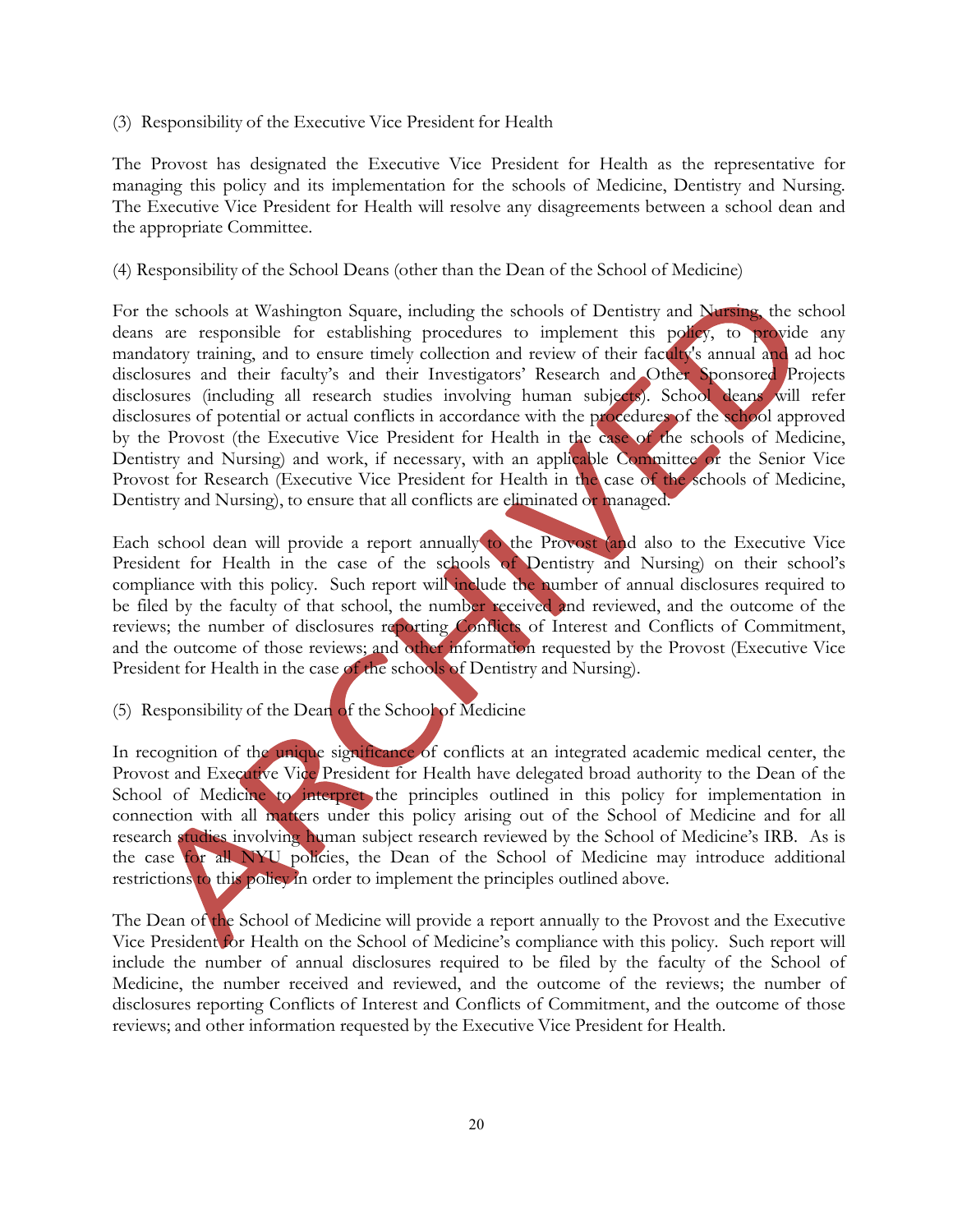#### D. Appeals

Should a faculty member wish to appeal a decision made by a school dean on any matter contemplated by this policy, the faculty member may present the appeal to the Provost (the Executive Vice President for Health in the case of the schools of Medicine, Dentistry and Nursing) who will consider the case in consultation with the school dean and, at his or her discretion, the appropriate Committee contemplated by this policy.

#### E. Enforcement

Violations of this policy are subject to disciplinary action, up to and including termination of employment or association with NYU, in accordance with the NYU disciplinary policies and procedures applicable to the respective faculty member or Investigator as set forth in the Faculty Handbook and in the policies and procedures of the relevant schools.

For matters related to Research and Other Sponsored Projects, if there is a determination by the school dean and/or the applicable Committee and/or Provost (the Executive Vice President for Health in the case of the schools of Medicine, Dentistry and Nursing) after review by the applicable Committee that the failure of an Investigator to comply with this policy, including a conflict management or mitigation plan adopted pursuant to this policy, has biased the design, conduct, or reporting of a research project, the school dean will promptly notify the Senior Vice Provost for Research (the Executive Vice President for Health in the case of the schools of Medicine, Dentistry and Nursing), who will coordinate notification of the project's sponsor and any other potentially affected party, and require other notifications (e.g., to journals and sponsors of public presentations) as appropriate.

In addition, in any case where such Research and Other Sponsored Projects' purpose is to evaluate the safety or effectiveness of a drug, medical device, or treatment has been designed, conducted, or reported by an Investigator with a Conflict of Interest that was not managed or reported by NYU as required, the school dean, in consultation with the Senior Vice Provost for Research (the Executive Vice President for Health in the case of the schools of Medicine, Dentistry and Nursing), will require the Investigator involved to disclose the Conflict of Interest in each public presentation of the results of the research and to request an addendum to previously published presentations.

#### F. Record Retention

Records related to this policy will be maintained in accordance with NYU's Retention and Destruction of Records Policy as in effect from time to time; provided, however, that records relating to Investigator financial interest disclosures and NYU's review of, or response to, such disclosures (whether or not a disclosure resulted in a determination of a Conflict of Interest), will be maintained for at least three years from the date of submission of the final expenditures report (or such longer period as required by the federal sponsoring agency) on the applicable Research and Other Sponsored Projects even if a shorter retention period is specified under NYU's Retention and Destruction of Records Policy. All records relating to Investigator financial interest disclosures and NYU's review of, or response to, such disclosures will be retained either by the appropriate Dean or by the Faculty Advisory Committee, as applicable.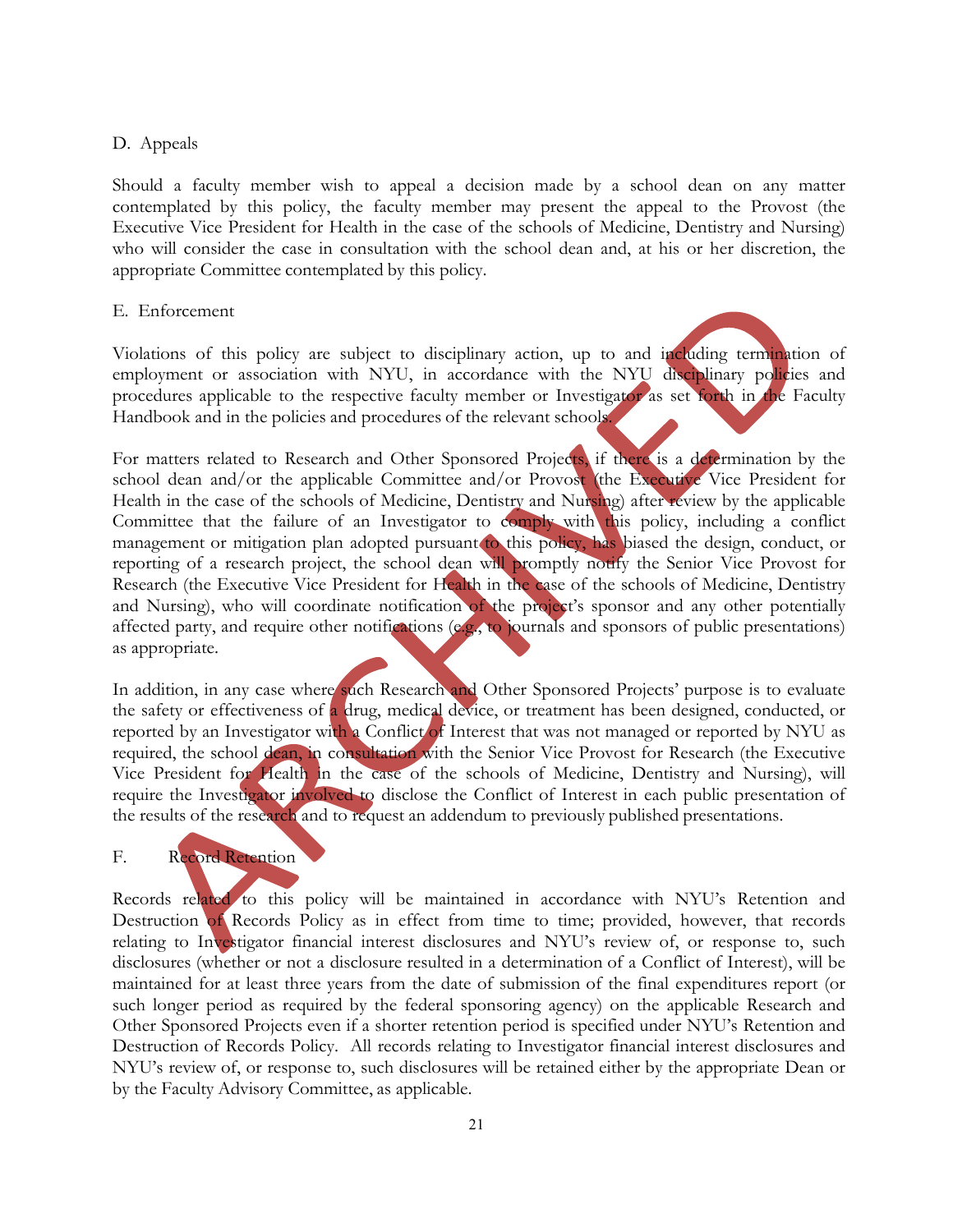#### **Examples of Conflict of Interest**

The following are examples of specific Conflicts of Interest intended to illustrate certain of the principles described in Sections IV and V above:

(1) A faculty member or Investigator proposes to take a Consulting position to assist an organization that seeks to compete directly with an NYU program. For example, a faculty member in the School of Medicine proposes to take a Consulting position with a major academic medical center in NYC in a clinical area that competes directly with NYU or a faculty member involved with NYU's establishment of a portal campus proposes to take a Consulting position to assist a major university in its efforts to establish a competing portal campus.

(2) A faculty member or Investigator accepts a payment from a company with which the faculty member or Investigator recommends NYU contract.

(3) A faculty member or Investigator proposes that NYU enter into a business transaction with an entity in which the faculty member or Investigator (or his or her Immediate Family Member) has an Ownership Interest.

(4) A faculty member or Investigator proposes that NYU use or purchase a product in which the Investigator has a proprietary interest. For example, a faculty member advocates the use of software the faculty member created prior to joining NYU and as to which the faculty member receives a royalty based on the commercial use of the software.

(5) A faculty member or Investigator proposes to accept a gift (which includes entertainment) from an entity that is seeking to sell a product to NYU and as to which the faculty member's or Investigator's view of the product will be solicited before a purchasing decision is made by NYU.

(6) A faculty member or Investigator proposes that NYU enter into a technology licensing arrangement with an entity in which the faculty member or Investigator or an Immediate Family Member serves on the board of directors or is employed.

(7) A faculty member or Investigator proposes that NYU hire or contract with a member of his or her family for a position that is within his or her direct or indirect supervision or control. NYU's employment of a family member must be in accordance with NYU's *Policy on the Employment of Members of the Same Family*.

(8) A faculty member or Investigator proposes to undertake or orient his or her research at NYU to serve the private interests of an outside firm without disclosure and permission.

(9) A faculty member or Investigator proposes to share unpublished data from NYU research with a company as part of a consulting engagement or in discussions about a proposed consulting engagement.